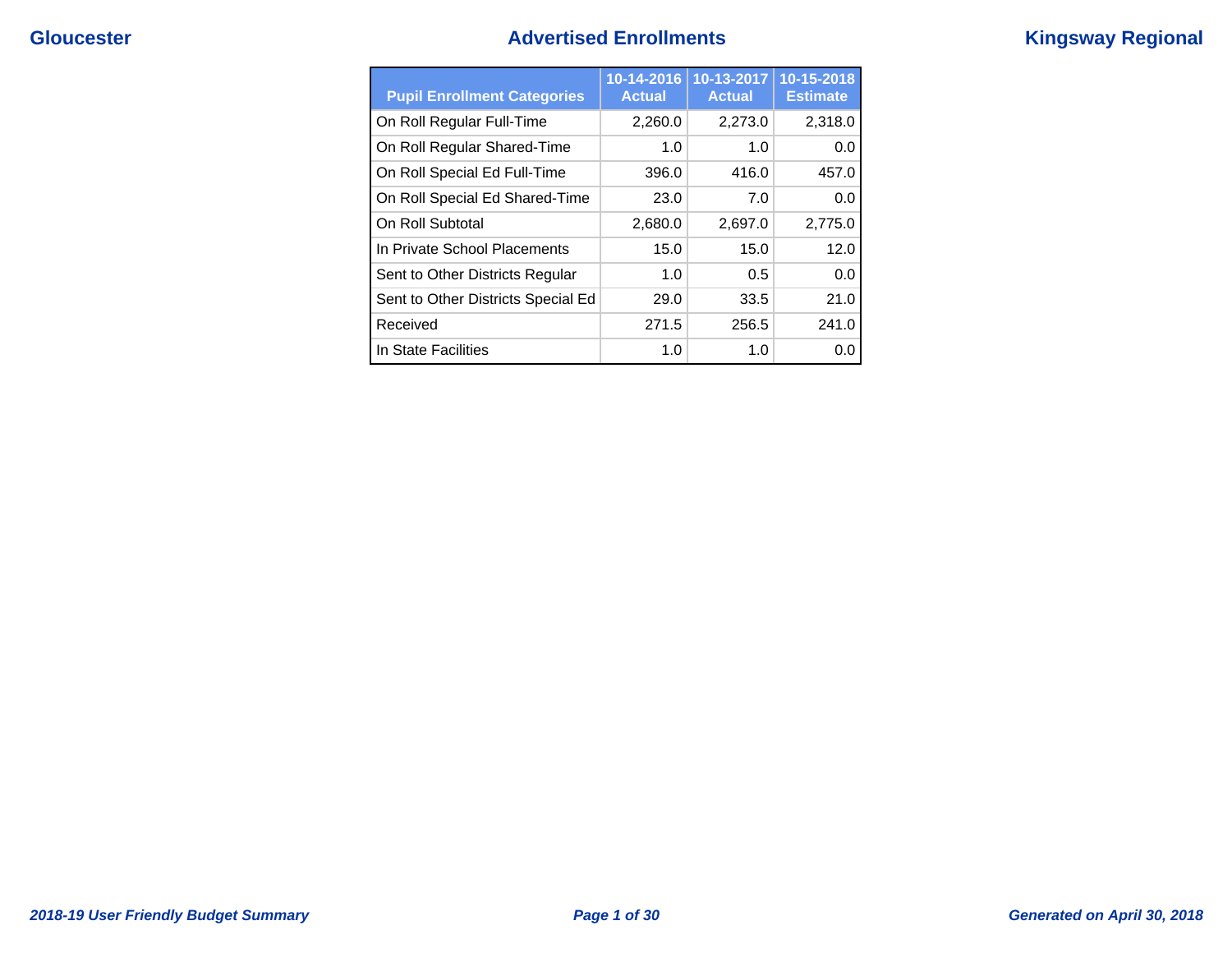| <b>Budget Category</b>                          | <b>Account</b> | 2016-17<br>Actual | 2017-18<br><b>Revised</b> | 2018-19<br><b>Proposed</b> |
|-------------------------------------------------|----------------|-------------------|---------------------------|----------------------------|
| <b>Operating Budget:</b>                        |                |                   |                           |                            |
| <b>Revenues from Local Sources:</b>             |                |                   |                           |                            |
| Local Tax Levy                                  | 10-1210        | 20,226,031        | 20,630,552                | 21,597,639                 |
| <b>Total Tuition</b>                            | 10-1300        | 2,652,264         | 2,664,536                 | 2,436,982                  |
| <b>Rents And Royalties</b>                      | 10-1910        | 76,564            | 50,000                    | 50,000                     |
| <b>Unrestricted Miscellaneous Revenues</b>      | 10-1XXX        | 312,511           | 272,609                   | 207,000                    |
| Interest Earned On Capital Reserve Funds        | 10-1XXX        | 0                 | 100                       | 1,000                      |
| Subtotal - Revenues From Local Sources          |                | 23,267,370        | 23,617,797                | 24,292,621                 |
| <b>Revenues from State Sources:</b>             |                |                   |                           |                            |
| <b>Categorical Transportation Aid</b>           | 10-3121        | 293,272           | 293,272                   | 1,518,262                  |
| <b>Extraordinary Aid</b>                        | 10-3131        | 144,531           | 100,000                   | 120,000                    |
| <b>Categorical Special Education Aid</b>        | 10-3132        | 1,152,423         | 1,152,423                 | 1,460,211                  |
| <b>Equalization Aid</b>                         | 10-3176        | 6,135,572         | 6,867,815                 | 6,867,815                  |
| <b>Categorical Security Aid</b>                 | 10-3177        | 160,339           | 160,339                   | 232,812                    |
| Supplemental Enrollment Growth Aid              | 10-3179        | 921,670           | 921,670                   | 0                          |
| <b>Under Adequacy Aid</b>                       | 10-3180        | 133,057           | 133,057                   | 0                          |
| Parcc Readiness Aid                             | 10-3181        | 22,880            | 22,880                    | 0                          |
| Per Pupil Growth Aid                            | 10-3182        | 22,880            | 22,880                    | 0                          |
| Professional Learning Community Aid             | 10-3183        | 24,530            | 24,530                    | 0                          |
| <b>Host District Support Aid</b>                | 10-3184        | 277               | 277                       | 0                          |
| <b>Other State Aids</b>                         | 10-3XXX        | 29,928            | 0                         | 20,000                     |
| <b>Subtotal - Revenues From State Sources</b>   |                | 9,041,359         | 9,699,143                 | 10,219,100                 |
| <b>Revenues from Federal Sources:</b>           |                |                   |                           |                            |
| <b>Medicaid Reimbursement</b>                   | 10-4200        | 14,804            | 42,749                    | 42,314                     |
| Subtotal - Revenues From Federal Sources        |                | 14,804            | 42,749                    | 42,314                     |
| <b>Budgeted Fund Balance - Operating Budget</b> | 10-303         | 0                 | 1,328,350                 | 1,227,250                  |
| <b>Transfers From Other Funds</b>               | 10-5200        | 5,407             | 37,689                    | 0                          |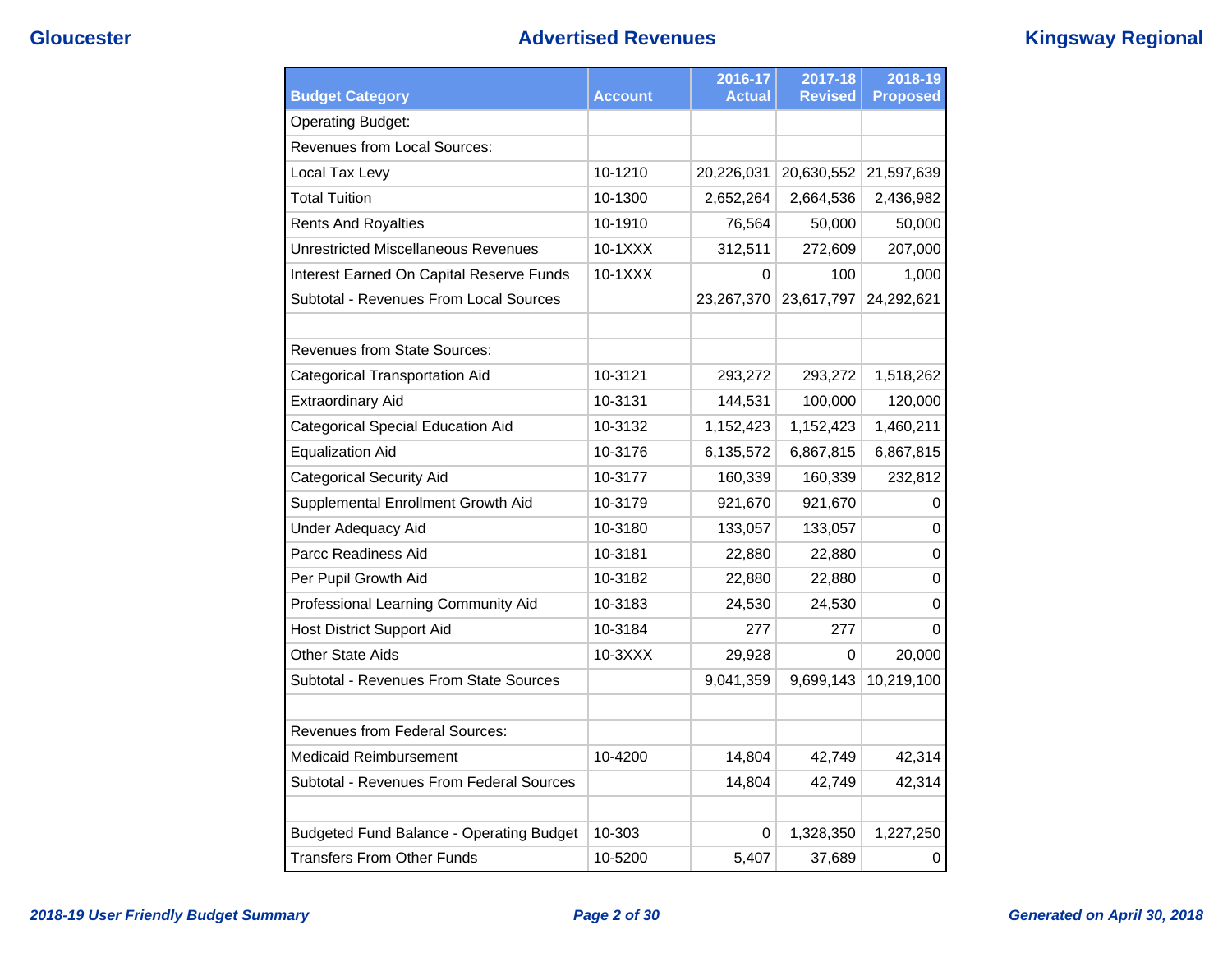# **Gloucester Advertised Revenues Kingsway Regional**

| <b>Budget Category</b>                        | <b>Account</b> | 2016-17<br><b>Actual</b> | 2017-18<br><b>Revised</b> | 2018-19<br><b>Proposed</b> |
|-----------------------------------------------|----------------|--------------------------|---------------------------|----------------------------|
| <b>Adjustment For Prior Year Encumbrances</b> |                | 0                        | 43,073                    | 0                          |
| Actual Revenues (Over)/Under Expenditures     |                | $-551,670$               | $\Omega$                  | $\Omega$                   |
| <b>Total Operating Budget</b>                 |                | 31,777,270               | 34,768,801                | 35,781,285                 |
| <b>Grants and Entitlements:</b>               |                |                          |                           |                            |
| Other Revenue From Local Sources              | 20-1XXX        | 44,109                   | 81,577                    | 0                          |
| Total Revenues From Local Sources             | 20-1XXX        | 44,109                   | 81,577                    | 0                          |
| <b>Revenues from Federal Sources:</b>         |                |                          |                           |                            |
| Title I                                       | 20-4411-4416   | 101,569                  | 153,109                   | 105,000                    |
| Title II                                      | 20-4451-4455   | 19,157                   | 44,343                    | 29,000                     |
| Title III                                     | 20-4491-4494   | 2,475                    | 3,300                     | 0                          |
| Title IV                                      | 20-4471-4474   | 0                        | 10,000                    | 10,000                     |
| I.D.E.A. Part B (Handicapped)                 | 20-4420-4429   | 428,663                  | 443,417                   | 440,000                    |
| <b>Total Revenues From Federal Sources</b>    |                | 551,864                  | 654,169                   | 584,000                    |
| <b>Total Grants And Entitlements</b>          |                | 595,973                  | 735,746                   | 584,000                    |
| Repayment of Debt:                            |                |                          |                           |                            |
| <b>Revenues from Local Sources:</b>           |                |                          |                           |                            |
| Local Tax Levy                                | 40-1210        | 2,993,976                | 2,896,054                 | 2,839,575                  |
| <b>Other Miscellaneous</b>                    | 40-1xxx        | 112,534                  | 0                         | 0                          |
| Miscellaneous                                 | 40-1XXX        | 112,534                  | 0                         | 0                          |
| Total Revenues From Local Sources             |                | 3,106,510                | 2,896,054                 | 2,839,575                  |
| <b>Revenues from State Sources:</b>           |                |                          |                           |                            |
| Debt Service Aid Type II                      | 40-3160        | 430,348                  | 522,864                   | 500,492                    |
| <b>Budgeted Fund Balance</b>                  | 40-303         | 0                        | 1,904                     | 101,355                    |
| <b>Total Local Repayment Of Debt</b>          |                | 3,536,858                | 3,420,822                 | 3,441,422                  |
| Actual Revenues (Over)/Under Expenditures     |                | 7,758                    | 0                         | 0                          |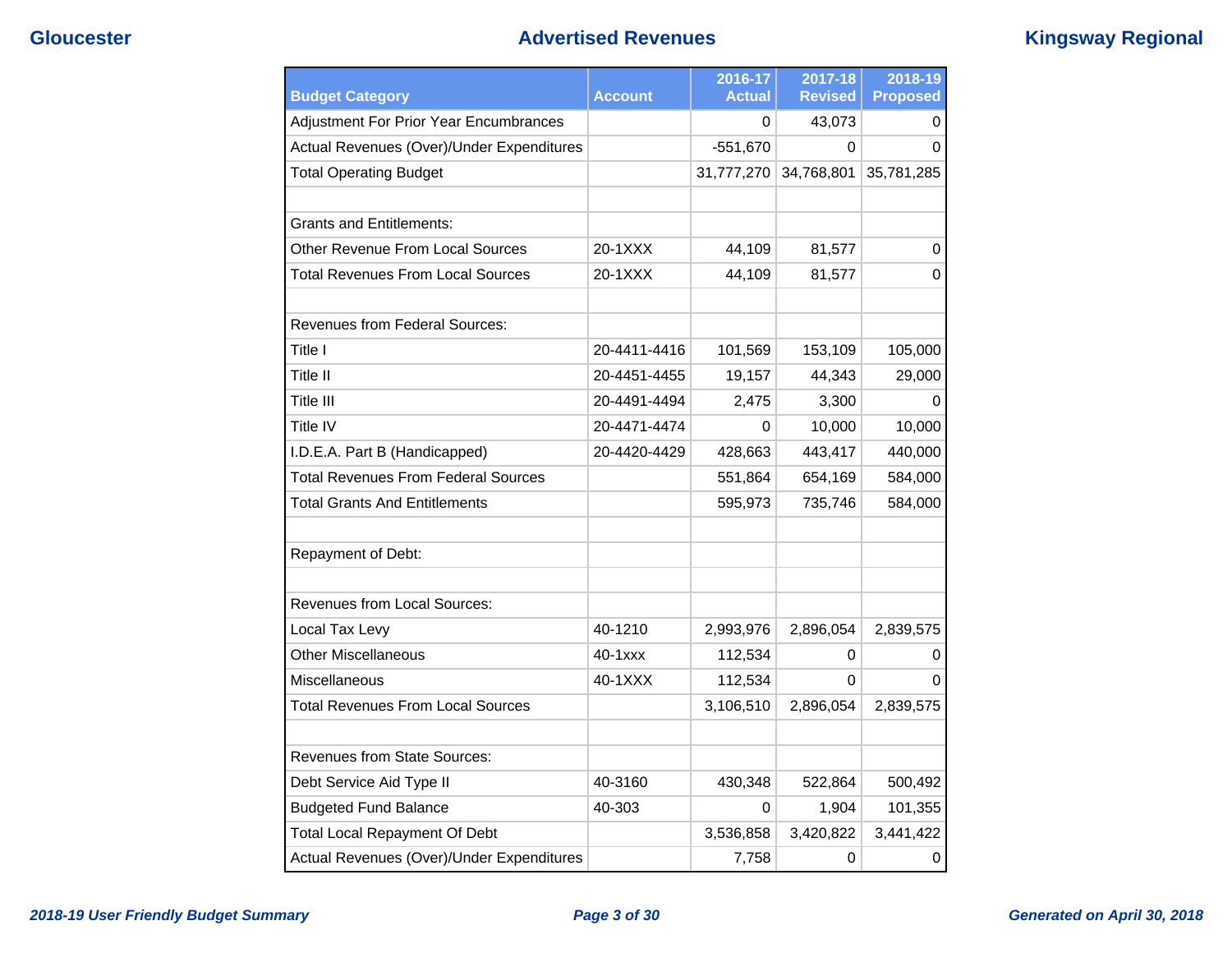# **Gloucester Advertised Revenues Kingsway Regional**

| <b>Budget Category</b>                  | <b>Account</b> | $2016 - 17$<br><b>Actual</b> | $2017 - 18$                      | 2018-19<br>Revised Proposed |
|-----------------------------------------|----------------|------------------------------|----------------------------------|-----------------------------|
| Total Repayment Of Debt                 |                | 3.544.616                    | 3,420,822                        | 3.441.422 l                 |
| <b>Total Revenues/Sources</b>           |                |                              | 35,917,859 38,925,369 39,806,707 |                             |
| Total Revenues/Sources Net of Transfers |                |                              | 35,917,859 38,925,369 39,806,707 |                             |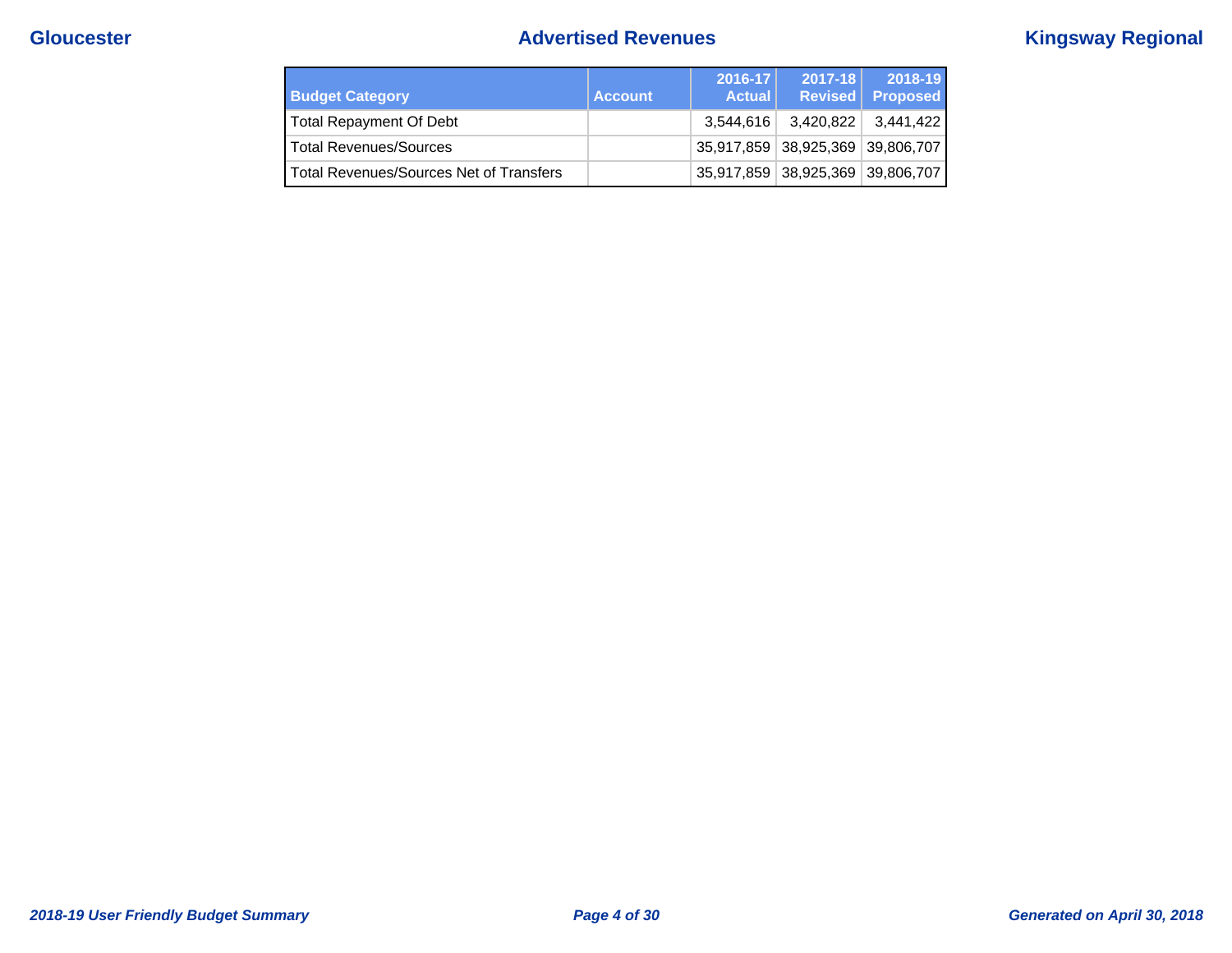# **Gloucester Advertised Appropriations Kingsway Regional**

|                                                    |                | 2016-17       | 2017-18        | 2018-19         |
|----------------------------------------------------|----------------|---------------|----------------|-----------------|
| <b>Budget Category</b>                             | <b>Account</b> | <b>Actual</b> | <b>Revised</b> | <b>Proposed</b> |
|                                                    |                |               |                |                 |
| <b>General Current Expense:</b>                    |                |               |                |                 |
| Instruction:                                       |                |               |                |                 |
| Regular Programs - Instruction                     | 11-1XX-100-XXX | 9,553,432     | 9,979,854      | 10,662,518      |
| Special Education - Instruction                    | 11-2XX-100-XXX | 2,387,677     | 2,541,969      | 2,414,802       |
| <b>Basic Skills/Remedial - Instruction</b>         | 11-230-100-XXX | 881           | 2,296          | 105,625         |
| <b>Bilingual Education - Instruction</b>           | 11-240-100-XXX | 0             | 53,000         | 53,400          |
| School-Spon. Co/Extra Curr. Actvts. - Inst         | 11-401-100-XXX | 159,981       | 167,429        | 228,200         |
| School-Sponsored Athletics - Instruction           | 11-402-100-XXX | 860,483       | 925,710        | 883,791         |
| Before/After School Programs                       | 11-421-XXX-XXX | 4,894         | 3,565          | 15,000          |
| Instructional Alternative Ed Program               | 11-423-XXX-XXX | 110,671       | 0              | 0               |
| <b>Support Services:</b>                           |                |               |                |                 |
| Undistributed Expenditures - Instruction (Tuition) | 11-000-100-XXX | 1,896,551     | 2,225,454      | 2,225,165       |
| Undist. Expend.-Attendance And Social Work         | 11-000-211-XXX | 70,556        | 76,963         | 79,400          |
| Undist. Expenditures - Health Services             | 11-000-213-XXX | 256,928       | 287,988        | 293,700         |
| Undist. Expend.-Speech, OT, PT And Related Svcs    | 11-000-216-XXX | 110,744       | 173,961        | 218,850         |
| Undist Expend-Oth Supp Serv Std-Extra Serv         | 11-000-217-XXX | 352,566       | 365,710        | 351,550         |
| Undist. Expenditures - Guidance                    | 11-000-218-XXX | 785,466       | 804,603        | 820,021         |
| Undist. Expenditures - Child Study Teams           | 11-000-219-XXX | 524,816       | 545,319        | 592,495         |
| Undist. Expend.-Improv. Of Inst. Serv.             | 11-000-221-XXX | 573,196       | 453,302        | 407,756         |
| Undist. Expend.-Edu. Media Serv./Library           | 11-000-222-XXX | 250,957       | 229,452        | 189,053         |
| Undist. Expend.-Instr. Staff Training Serv.        | 11-000-223-XXX | 89,645        | 78,888         | 120,430         |
| Undist. Expend.-Support Serv.-Gen. Admin.          | 11-000-230-XXX | 594,294       | 545,768        | 527,917         |
| Undist. Expend.-Support Serv.-School Admin.        | 11-000-240-XXX | 1,497,752     | 1,631,226      | 1,445,680       |
| Undist. Expend. - Central Services                 | 11-000-251-XXX | 495,402       | 409,615        | 417,219         |
| Undist. Expend. - Admin. Info Technology           | 11-000-252-XXX | 314,145       | 407,779        | 527,700         |
| Undist. Expend.-Oper. And Maint. Of Plant Serv.    | 11-000-26X-XXX | 2,723,810     | 2,924,515      | 3,004,930       |
| Undist. Expend.-Student Transportation Serv.       | 11-000-270-XXX | 2,498,207     | 2,788,003      | 3,054,311       |
| Personal Services - Employee Benefits              | 11-XXX-XXX-2XX | 5,500,061     | 5,891,457      | 6,211,485       |
| <b>Total Undistributed Expenditures</b>            |                | 18,535,096    | 19,840,003     | 20,487,662      |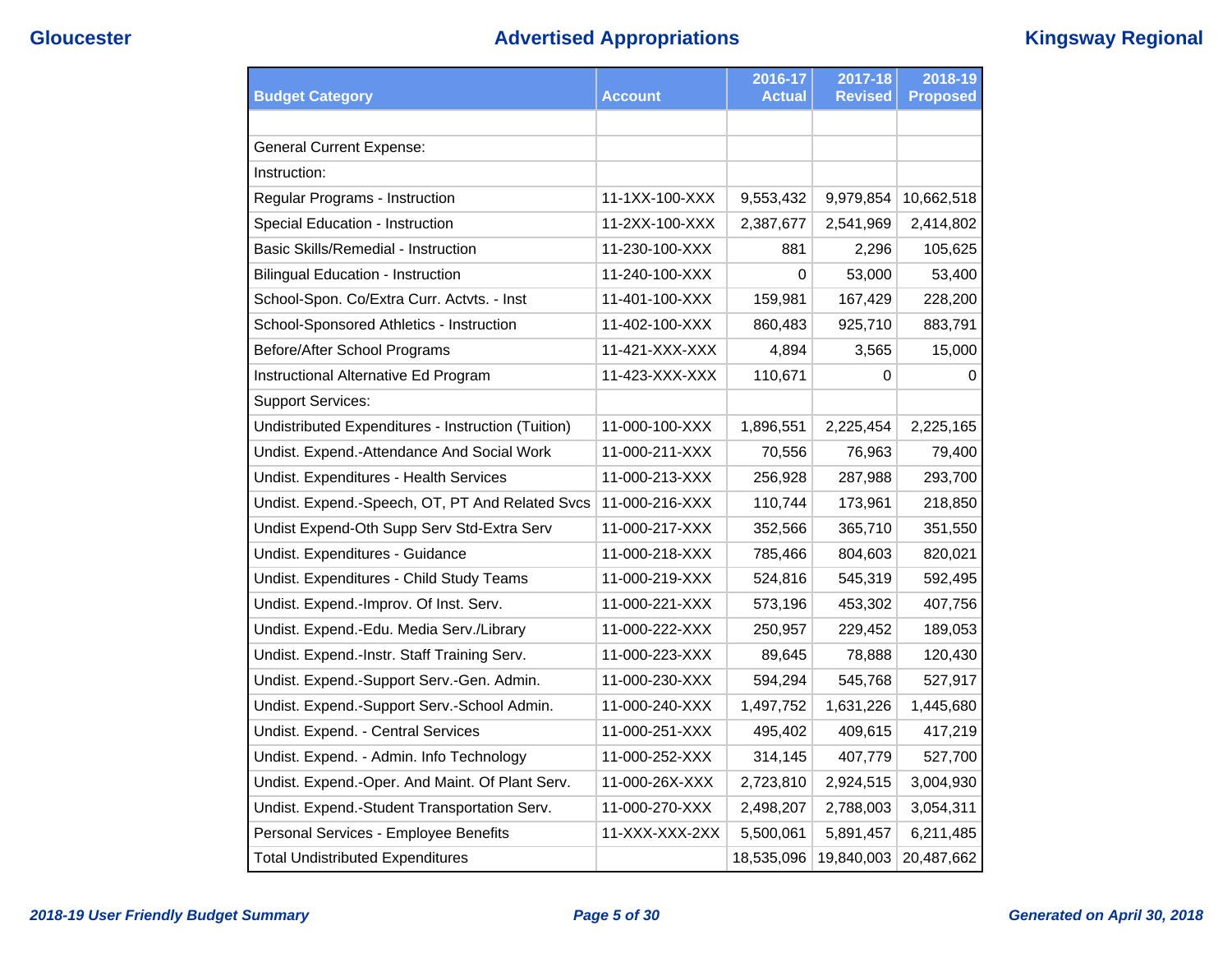# **Gloucester Advertised Appropriations Kingsway Regional**

|                                             |                | 2016-17       | 2017-18        | 2018-19         |
|---------------------------------------------|----------------|---------------|----------------|-----------------|
| <b>Budget Category</b>                      | <b>Account</b> | <b>Actual</b> | <b>Revised</b> | <b>Proposed</b> |
| <b>Total General Current Expense</b>        |                | 31,613,115    | 33,513,826     | 34,850,998      |
|                                             |                |               |                |                 |
| <b>Capital Expenditures:</b>                |                |               |                |                 |
| Equipment                                   | 12-XXX-XXX-730 | 38,585        | 748,470        | 812,550         |
| Facilities Acquisition And Const. Serv.     | 12-000-400-XXX | 116,737       | 221,387        | 116,737         |
| Increase In Capital Reserve                 | 10-604         | 0             | 281,285        | 0               |
| Interest Deposit To Capital Reserve         | 10-604         | 0             | 100            | 1,000           |
| <b>Total Capital Outlay</b>                 |                | 155,322       | 1,251,242      | 930,287         |
| <b>Transfer Of Funds To Charter Schools</b> | 10-000-100-56X | 8,833         | 3,733          | 0               |
| <b>General Fund Grand Total</b>             |                | 31,777,270    | 34,768,801     | 35,781,285      |
|                                             |                |               |                |                 |
| <b>Special Grants and Entitlements:</b>     |                |               |                |                 |
| <b>Local Projects</b>                       | 20-XXX-XXX-XXX | 44,109        | 81,577         | $\mathbf 0$     |
| Federal Projects:                           |                |               |                |                 |
| Title I                                     | 20-XXX-XXX-XXX | 101,569       | 153,109        | 105,000         |
| Title II                                    | 20-XXX-XXX-XXX | 19,157        | 44,343         | 29,000          |
| <b>Title III</b>                            | 20-XXX-XXX-XXX | 2,475         | 3,300          | 0               |
| Title IV                                    | 20-XXX-XXX-XXX | 0             | 10,000         | 10,000          |
| I.D.E.A. Part B (Handicapped)               | 20-XXX-XXX-XXX | 428,663       | 443,417        | 440,000         |
| <b>Total Federal Projects</b>               | 20-XXX-XXX-XXX | 551,864       | 654,169        | 584,000         |
| <b>Total Special Revenue Funds</b>          |                | 595,973       | 735,746        | 584,000         |
|                                             |                |               |                |                 |
| Repayment of Debt:                          |                |               |                |                 |
| <b>Total Regular Debt Service</b>           | 40-701-510-XXX | 3,544,616     | 3,420,822      | 3,441,422       |
| <b>Total Debt Service Funds</b>             |                | 3,544,616     | 3,420,822      | 3,441,422       |
| <b>Total Expenditures/Appropriations</b>    |                | 35,917,859    | 38,925,369     | 39,806,707      |
| <b>Total Expenditures Net of Transfers</b>  |                | 35,917,859    | 38,925,369     | 39,806,707      |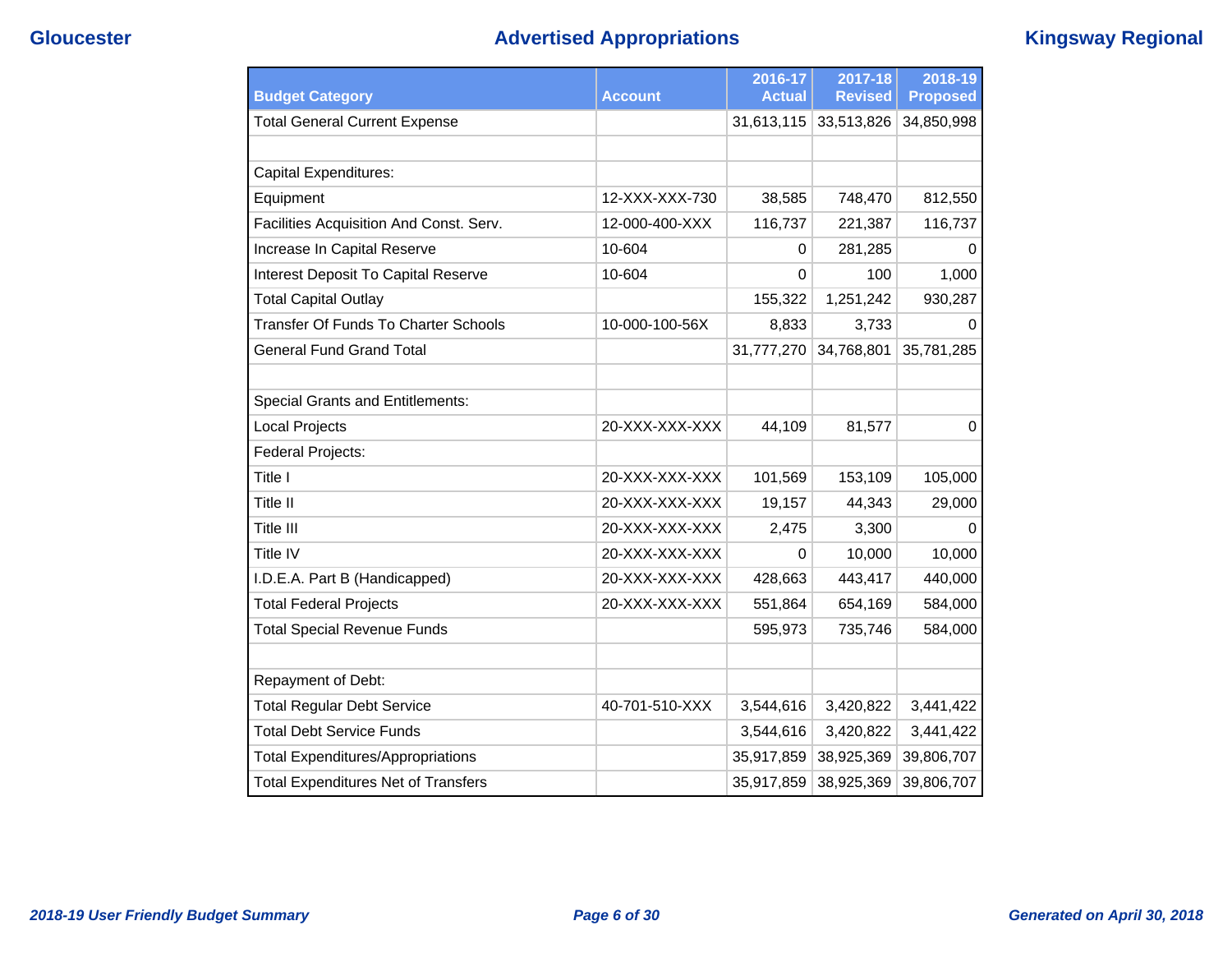# **Gloucester Advertised Recapitulation of Balances Kingsway Regional**

| <b>Fund Balance Category</b>                                              | <b>Budget Category</b>                                                                                     | <b>Audited</b><br><b>Balance</b><br>06/30/2016 | <b>Audited</b><br><b>Balance</b><br>06/30/2017 | <b>Estimated</b><br><b>Balance</b><br>06/30/2018 | <b>Estimated</b><br><b>Balance</b><br>06/30/2019 |
|---------------------------------------------------------------------------|------------------------------------------------------------------------------------------------------------|------------------------------------------------|------------------------------------------------|--------------------------------------------------|--------------------------------------------------|
| Unrestricted                                                              | <b>General Operating Budget</b>                                                                            | 878,762                                        | 785,979                                        | 710,004                                          | 694,515                                          |
| Unrestricted                                                              | Repayment of Debt                                                                                          | 111,017                                        | 103,259                                        | 101,355                                          |                                                  |
| Restricted for General Operating Budget   Capital Reserve                 |                                                                                                            | 13,600                                         | 1,013,600                                      | 1,294,985                                        | ,295,985                                         |
| Restricted for General Operating Budget   Adult Education Programs        |                                                                                                            | 0                                              | 0                                              | 0                                                |                                                  |
| Restricted for General Operating Budget   Maintenance Reserve             |                                                                                                            | 0                                              | 0                                              | 0                                                | $\Omega$                                         |
| Restricted for General Operating Budget   Legal Reserve                   |                                                                                                            | 2,792,962                                      | 2,464,136                                      | 1,211,761                                        |                                                  |
| Restricted for General Operating Budget   Tuition Reserve                 |                                                                                                            | $\Omega$                                       | 0                                              | 0                                                | $\Omega$                                         |
| Restricted for General Operating Budget Current Expense Emergency Reserve |                                                                                                            | 0                                              | 0                                              | 0                                                | $\Omega$                                         |
|                                                                           | Restricted for General Operating Budget   Impact Aid Reserve for General Expenses (Sections 8002 and 8003) | 0                                              | 0                                              | 0                                                | $\Omega$                                         |
| Restricted for General Operating Budget                                   | Impact Aid Reserve for Capital Expenses (Sections 8007 and 8008)                                           | $\mathbf 0$                                    | 0                                              | 0                                                | 0                                                |
| Restricted for Repayment of Debt                                          | Repayment of Debt                                                                                          | 0                                              | 0                                              | 0                                                | $\Omega$                                         |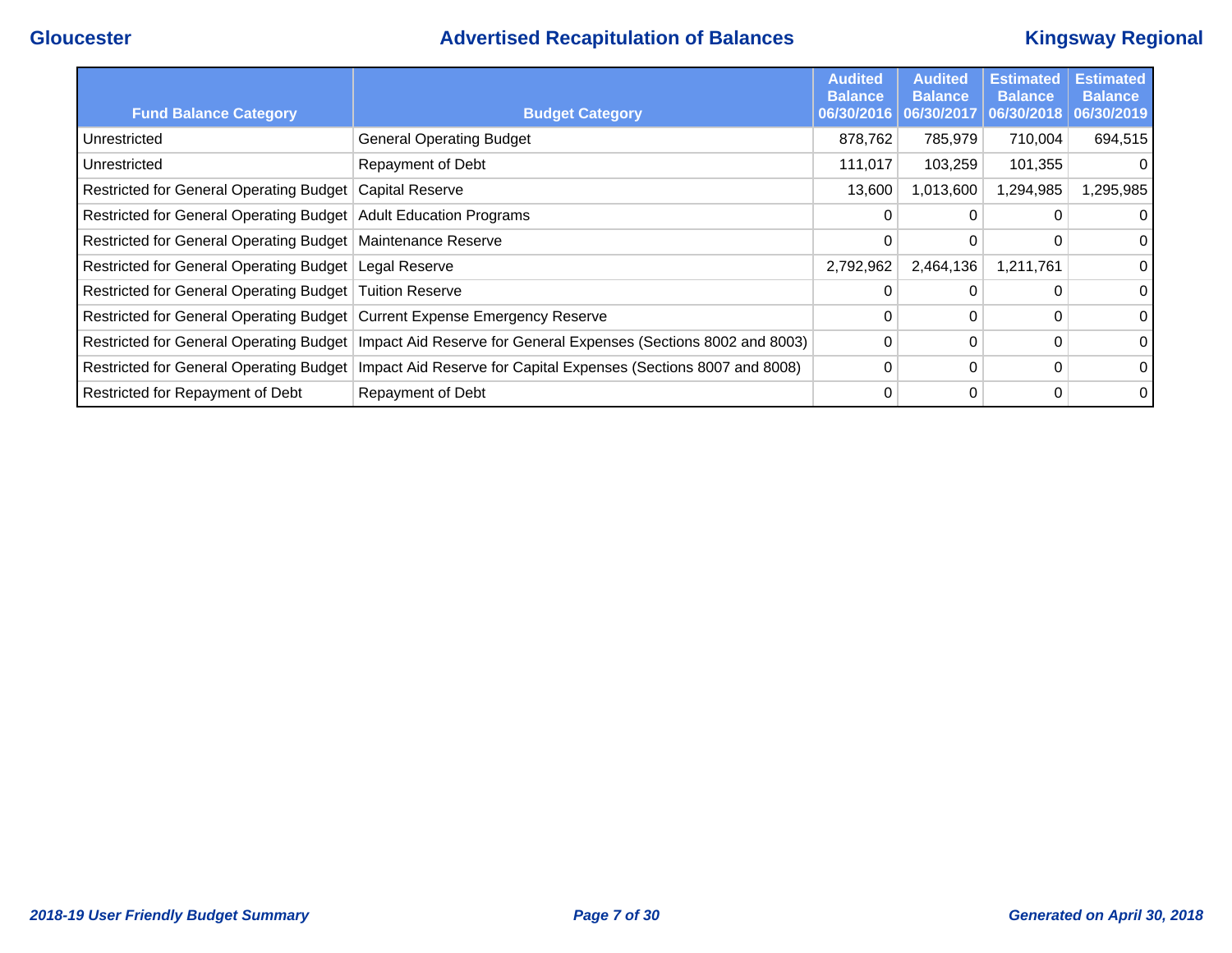### **Gloucester Advertised Per Pupil Cost Calculations Kingsway Regional**

| <b>Per Pupil Cost Calculations</b>                | 2015-16<br><b>Actual</b><br><b>Costs</b> | 2016-17<br><b>Actual</b><br><b>Costs</b> | $2017 - 18$<br><b>Original</b><br><b>Budget</b> | $2017 - 18$<br><b>Revised</b><br><b>Budget</b> | 2018-19<br><b>Proposed</b><br><b>Budget</b> |
|---------------------------------------------------|------------------------------------------|------------------------------------------|-------------------------------------------------|------------------------------------------------|---------------------------------------------|
| <b>Total Budgetary Comparative Per Pupil Cost</b> | \$10,436                                 | \$10,130                                 | \$10,107                                        | \$10,583                                       | \$10,654                                    |
| <b>Total Classroom Instruction</b>                | \$5,705                                  | \$5,605                                  | \$5,903                                         | \$5,997                                        | \$6,138                                     |
| <b>Classroom-Salaries and Benefits</b>            | \$5,427                                  | \$5,424                                  | \$5,675                                         | \$5,763                                        | \$5,730                                     |
| Classroom-General Supplies and Textbooks          | \$225                                    | \$126                                    | \$172                                           | \$164                                          | \$330                                       |
| <b>Classroom-Purchased Services</b>               | \$52                                     | \$55                                     | \$57                                            | \$70                                           | \$78                                        |
| <b>Total Support Services</b>                     | \$1,443                                  | \$1,427                                  | \$1,239                                         | \$1,408                                        | \$1,400                                     |
| <b>Support Services-Salaries and Benefits</b>     | \$1,323                                  | \$1,320                                  | \$1,109                                         | \$1,252                                        | \$1,227                                     |
| <b>Total Administrative Costs</b>                 | \$1,469                                  | \$1,367                                  | \$1,283                                         | \$1,365                                        | \$1,293                                     |
| Administration Salaries and Benefits              | \$1,160                                  | \$1,118                                  | \$1,033                                         | \$1,102                                        | \$1,016                                     |
| <b>Total Operations and Maintenance of Plant</b>  | \$1,453                                  | \$1,345                                  | \$1,163                                         | \$1,237                                        | \$1,245                                     |
| Operations and Maintenance-Salaries and Benefits  | \$861                                    | \$831                                    | \$597                                           | \$655                                          | \$669                                       |
| <b>Board Contribution to Food Services</b>        | \$0                                      | \$0                                      | \$0                                             | \$0                                            | \$0                                         |
| <b>Total Extracurricular Costs</b>                | \$365                                    | \$384                                    | \$431                                           | \$488                                          | \$481                                       |
| <b>Total Equipment Costs</b>                      | \$42                                     | \$14                                     | \$272                                           | \$278                                          | \$293                                       |
| <b>Legal Costs</b>                                | \$57                                     | \$38                                     | \$33                                            | \$35                                           | \$27                                        |
| Employee Benefits as a percentage of salaries*    | 28.30%                                   | 28.48%                                   | 31.11%                                          | 29.88%                                         | 31.31%                                      |

\*Does not include pension and social security paid by the State on-behalf of the district.

\*\*Federal and State funds in the blended resource school-based budgets.

The information presented in columns 1 through 3 as well as the related descriptionsof the per pupil cost calculations are contained in the Taxpayers' Guide to Education Spendingand can be found on the Department of Education's Internet website: http://www.state.nj.us/education/guide/. This publication is also available in the board office and public libraries. The same calculations were performed using the 2017-18 revised appropriations and the 2018-19 budgeted appropriations presented in this advertised budget. Total Budgetary Comparative Per Pupil Cost is defined as current expense exclusive of tuition expenditures, transportation, residential costs, and judgments against the school district. For all years it also includes the restricted entitlement aids. With the exception of Total Equipment Cost, each of the other per pupil cost calculations presented is a component of the total comparative per pupil cost, although all components are not shown.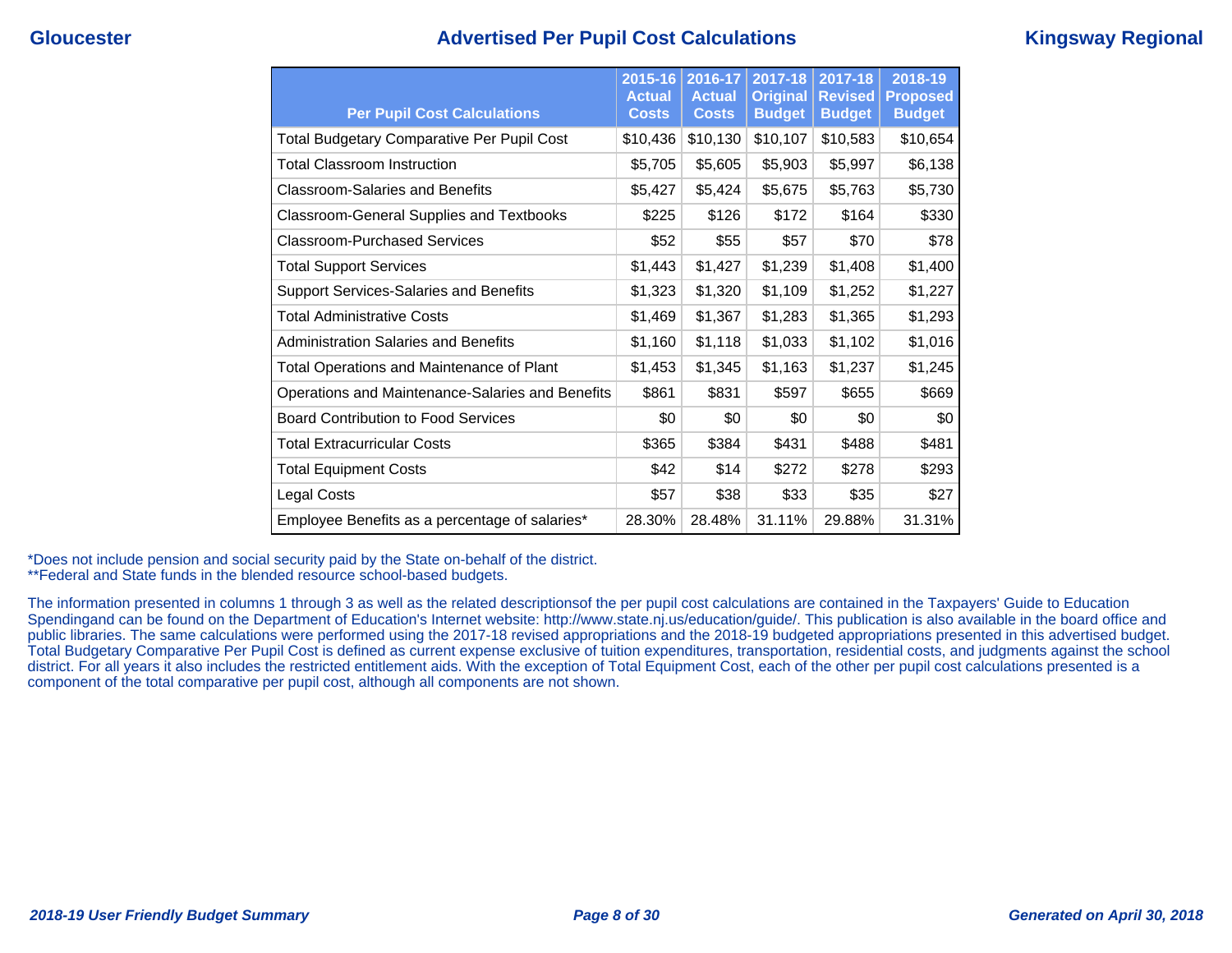# **Gloucester Unusual Revenues and Appropriations Kingsway Regional**

| <b>Line</b><br><b>Item   Number   Source</b> |                                                     |        | <b>Amount Explanation</b>                                |
|----------------------------------------------|-----------------------------------------------------|--------|----------------------------------------------------------|
| 150                                          | Logan School District                               |        | 2,436,982 Send/Receive relationship for HS aged students |
| 300                                          | Student participation fees                          |        | 120,000 Fees for participation in athletics              |
| 500                                          | State of NJ                                         | 20.000 | NonPublic Transportation Aid                             |
| 2 300                                        | <b>Gate Receipts</b>                                |        | 17,000 Athletic event ticket sales                       |
| 3 300                                        | Erate, refund of prior year expenditures, dividends | 65,000 | See source                                               |
| 4 300                                        | Interest on investments                             | 5.000  | Interest on investments                                  |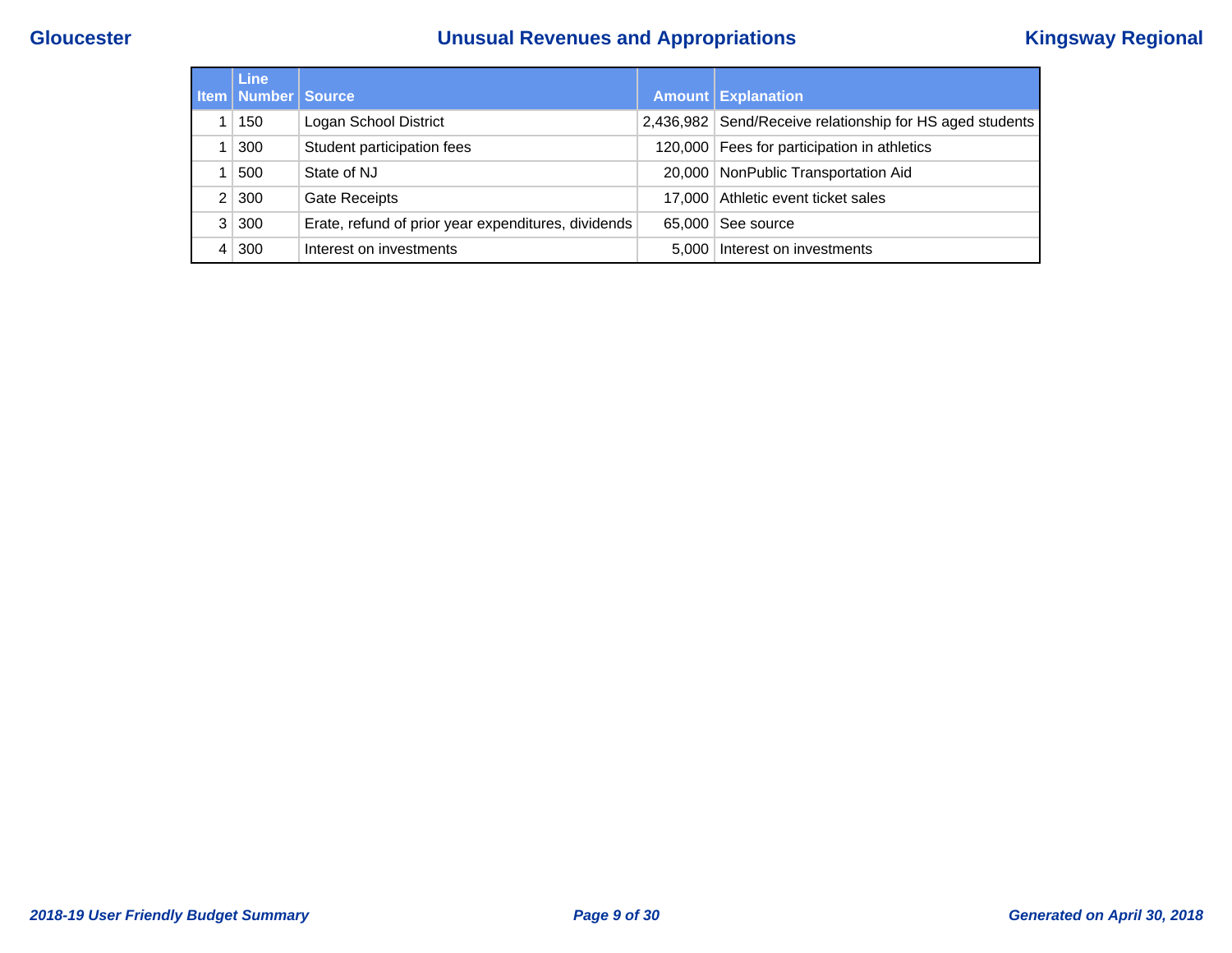# **Gloucester Shared Services Kingsway Regional**

|                                                   |                                                                                                                                      | <b>Amount</b><br><b>Saved</b> |
|---------------------------------------------------|--------------------------------------------------------------------------------------------------------------------------------------|-------------------------------|
| <b>Shared Service Category Type</b>               | <b>Shared Service Category Description</b>                                                                                           | (Optional)                    |
| <b>Business Services</b>                          | Shared business administrator, payroll and A/P with South Harrison                                                                   | $\overline{0}$                |
| <b>Special Education Services</b>                 | Provide CST management services for South Harrison                                                                                   | $\mathbf{0}$                  |
| <b>Custodial and Maintenance Services</b>         | Provide preventative and ongoing maintenance services for South Harrison                                                             | $\overline{0}$                |
| Superintendent and Assistant Sup.                 | Shared Superintendent with South Harrison                                                                                            | $\overline{0}$                |
| <b>Transportation Services, including</b><br>Fuel | Provide school bus maintenance services for Clearview Regional                                                                       | $\overline{0}$                |
| <b>Curriculum Services</b>                        | Provide curricular oversight and articulation services for South Harrison                                                            | $\Omega$                      |
| <b>Technology Services</b>                        | Provide and IT and desktop services for South Harrison and Clearview, and the Townships of Woolwich, East Greenwich, and<br>Harrison | $\Omega$                      |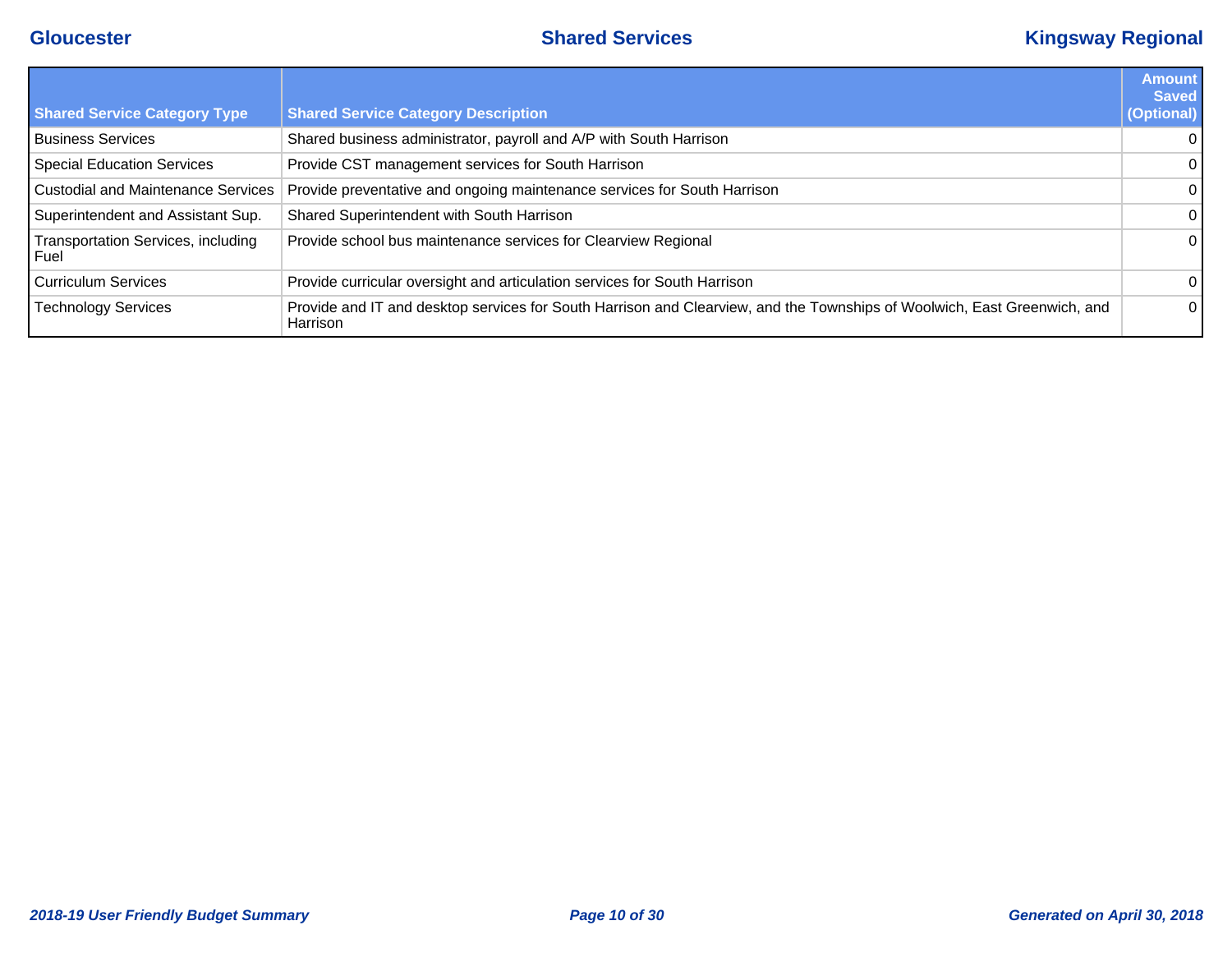#### **ID=East Greenwich**

| <b>Category</b>                                                                                                    | <b>Amount</b> |
|--------------------------------------------------------------------------------------------------------------------|---------------|
| (A) General Fund School Levy                                                                                       | 7,427,223     |
| (D) Total School Levy                                                                                              | 8,436,004     |
| (B) Estimated Net Taxable Valuation (as of 10/01/17)                                                               | 1,074,152,700 |
| (H) Estimated Equalized Valuation (as of 10/01/17)                                                                 | 1,166,339,448 |
| (C) Estimated 2018-19 General Fund School Tax Rate, Without Repayment of Debt or Adjustments=100x(A)/(B)           | 0.6914        |
| (F) Estimated 2018-19 Total School Tax Rate, With Repayment of Debt and Adjustments=100x(D)/(B)                    | 0.7854        |
| (I) Estimated 2018-19 Equalized General Fund School Tax Rate, Without Repayment of Debt or Adjustments=100x(A)/(H) | 0.6368        |
| (L) Estimated 2018-19 Equalized Total School Tax Rate, With Repayment of Debt and Adjustments=100x(D)/(H)          | 0.7233        |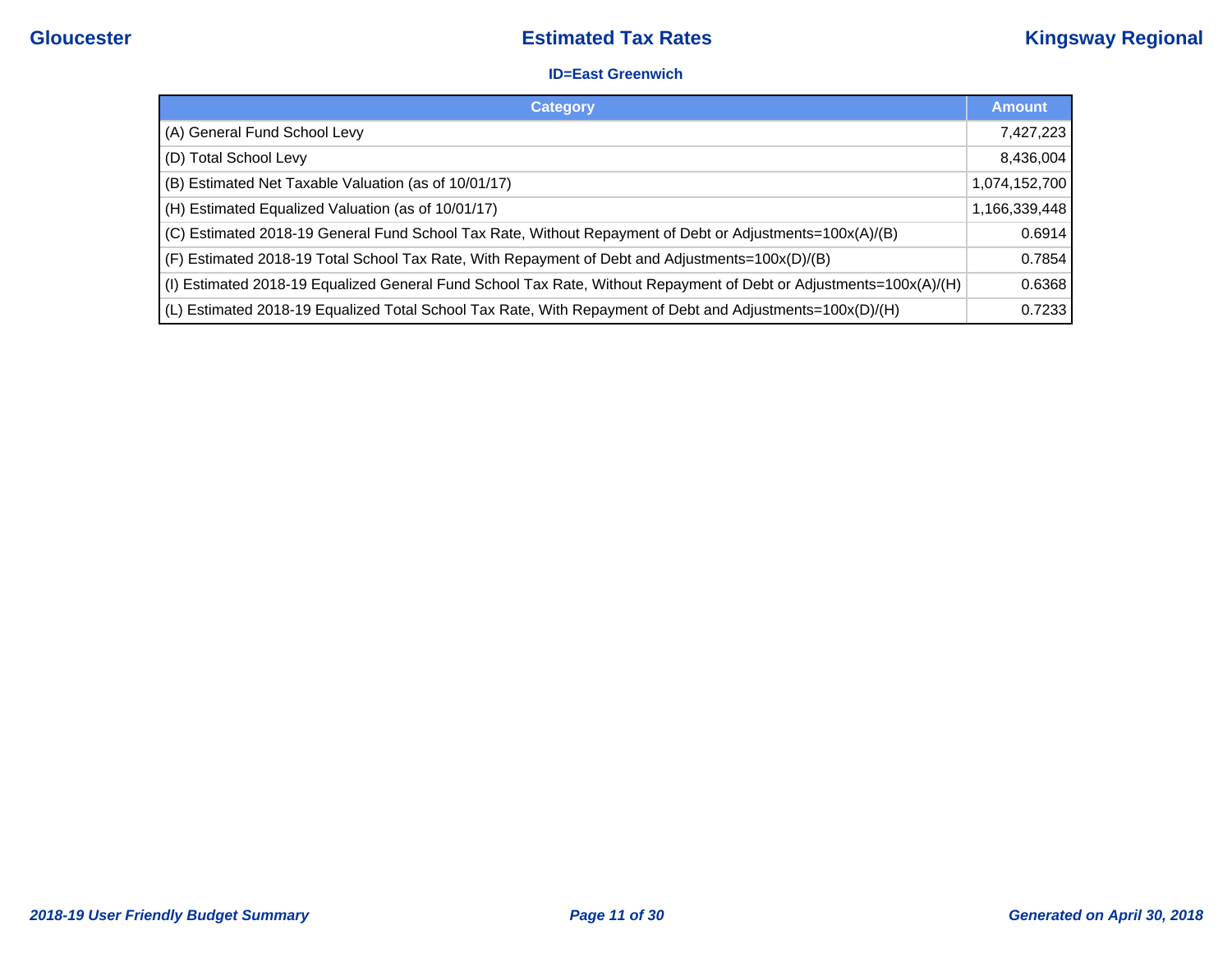#### **ID=South Harrison**

| <b>Category</b>                                                                                                     | <b>Amount</b> |
|---------------------------------------------------------------------------------------------------------------------|---------------|
| (A) General Fund School Levy                                                                                        | 2,916,284     |
| (D) Total School Levy                                                                                               | 3,312,508     |
| (B) Estimated Net Taxable Valuation (as of 10/01/17)                                                                | 383,385,700   |
| (H) Estimated Equalized Valuation (as of 10/01/17)                                                                  | 395,945,250   |
| (C) Estimated 2018-19 General Fund School Tax Rate, Without Repayment of Debt or Adjustments=100x(A)/(B)            | 0.7607        |
| (F) Estimated 2018-19 Total School Tax Rate, With Repayment of Debt and Adjustments=100x(D)/(B)                     | 0.8640        |
| (I) Estimated 2018-19 Equalized General Fund School Tax Rate, Without Repayment of Debt or Adjustments=100x(A)   H) | 0.7365        |
| (L) Estimated 2018-19 Equalized Total School Tax Rate, With Repayment of Debt and Adjustments=100x(D)/(H)           | 0.8366        |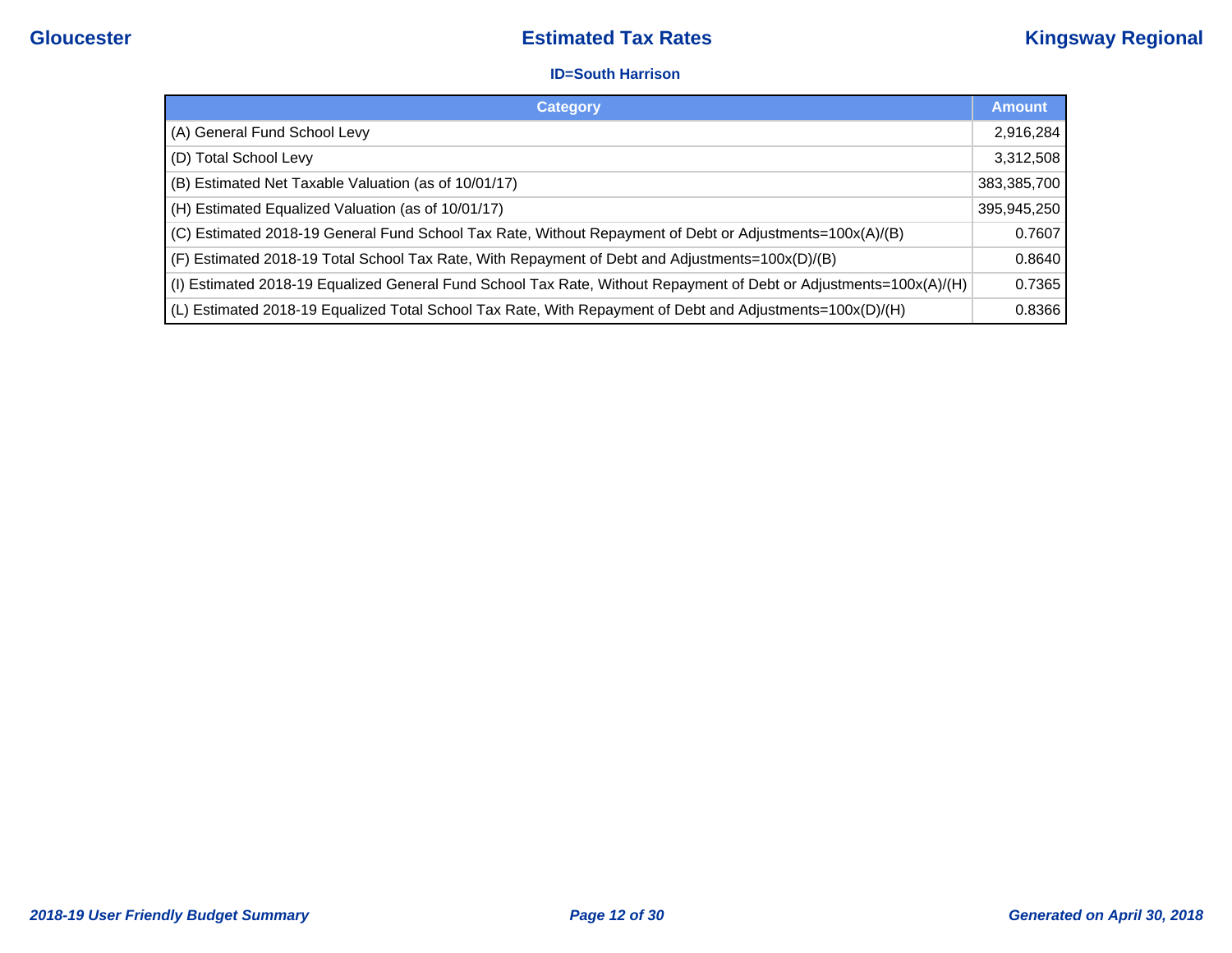#### **ID=Swedesboro**

| <b>Category</b>                                                                                                    | <b>Amount</b> |
|--------------------------------------------------------------------------------------------------------------------|---------------|
| (A) General Fund School Levy                                                                                       | 1,323,869     |
| (D) Total School Levy                                                                                              | 1,503,792     |
| (B) Estimated Net Taxable Valuation (as of 10/01/17)                                                               | 172,856,900   |
| (H) Estimated Equalized Valuation (as of 10/01/17)                                                                 | 175,098,456   |
| (C) Estimated 2018-19 General Fund School Tax Rate, Without Repayment of Debt or Adjustments=100x(A)/(B)           | 0.7659        |
| (F) Estimated 2018-19 Total School Tax Rate, With Repayment of Debt and Adjustments=100x(D)/(B)                    | 0.8700        |
| (I) Estimated 2018-19 Equalized General Fund School Tax Rate, Without Repayment of Debt or Adjustments=100x(A)/(H) | 0.7561        |
| (L) Estimated 2018-19 Equalized Total School Tax Rate, With Repayment of Debt and Adjustments=100x(D)/(H)          | 0.8588        |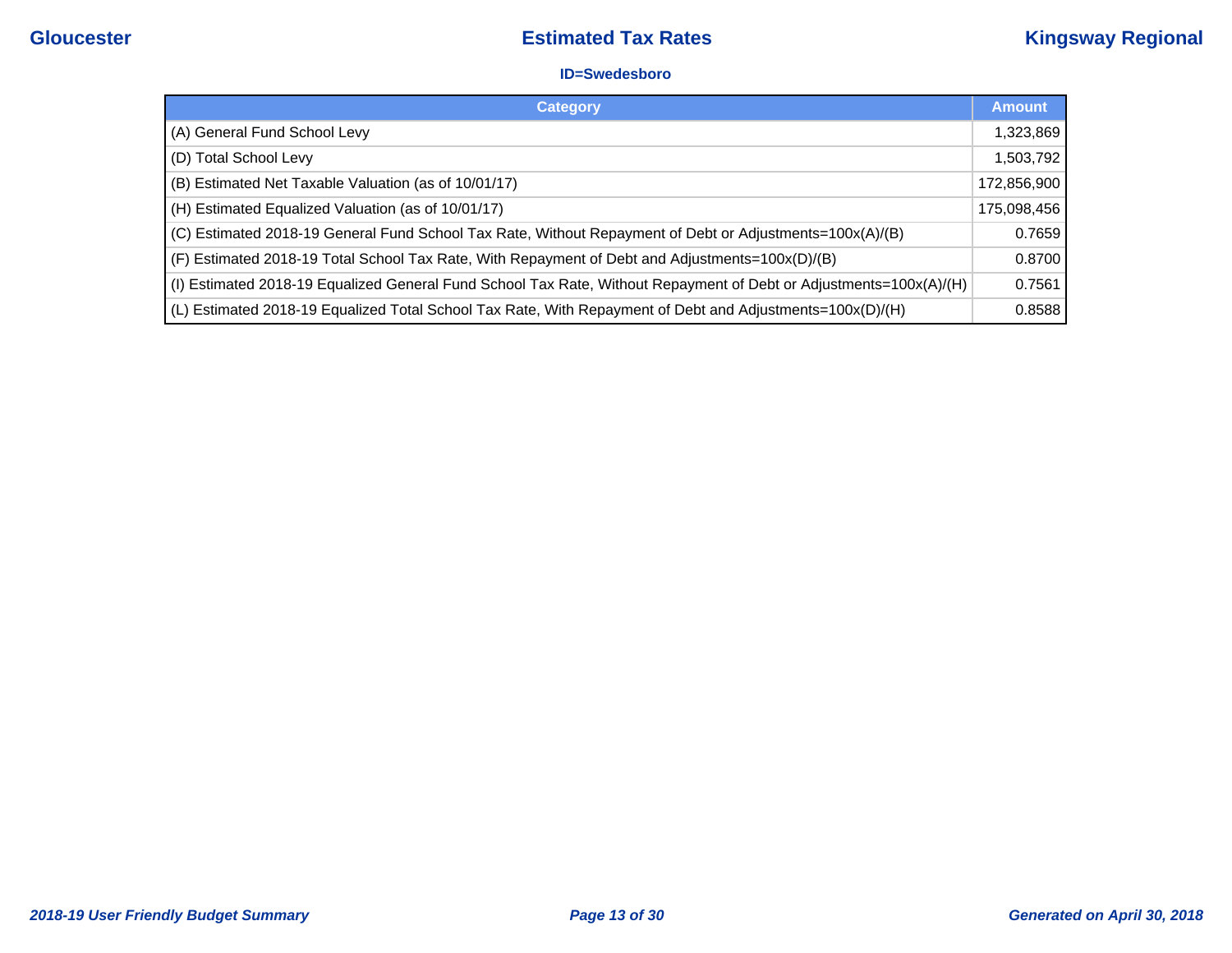#### **ID=Woolwich**

| <b>Category</b>                                                                                                    | <b>Amount</b> |
|--------------------------------------------------------------------------------------------------------------------|---------------|
| (A) General Fund School Levy                                                                                       | 9,446,719     |
| (D) Total School Levy                                                                                              | 10,729,506    |
| (B) Estimated Net Taxable Valuation (as of 10/01/17)                                                               | 1,150,342,410 |
| (H) Estimated Equalized Valuation (as of 10/01/17)                                                                 | 1,255,658,324 |
| (C) Estimated 2018-19 General Fund School Tax Rate, Without Repayment of Debt or Adjustments=100x(A)/(B)           | 0.8212        |
| (F) Estimated 2018-19 Total School Tax Rate, With Repayment of Debt and Adjustments=100x(D)/(B)                    | 0.9327        |
| (I) Estimated 2018-19 Equalized General Fund School Tax Rate, Without Repayment of Debt or Adjustments=100x(A) [H) | 0.7523        |
| (L) Estimated 2018-19 Equalized Total School Tax Rate, With Repayment of Debt and Adjustments=100x(D)/(H)          | 0.8545        |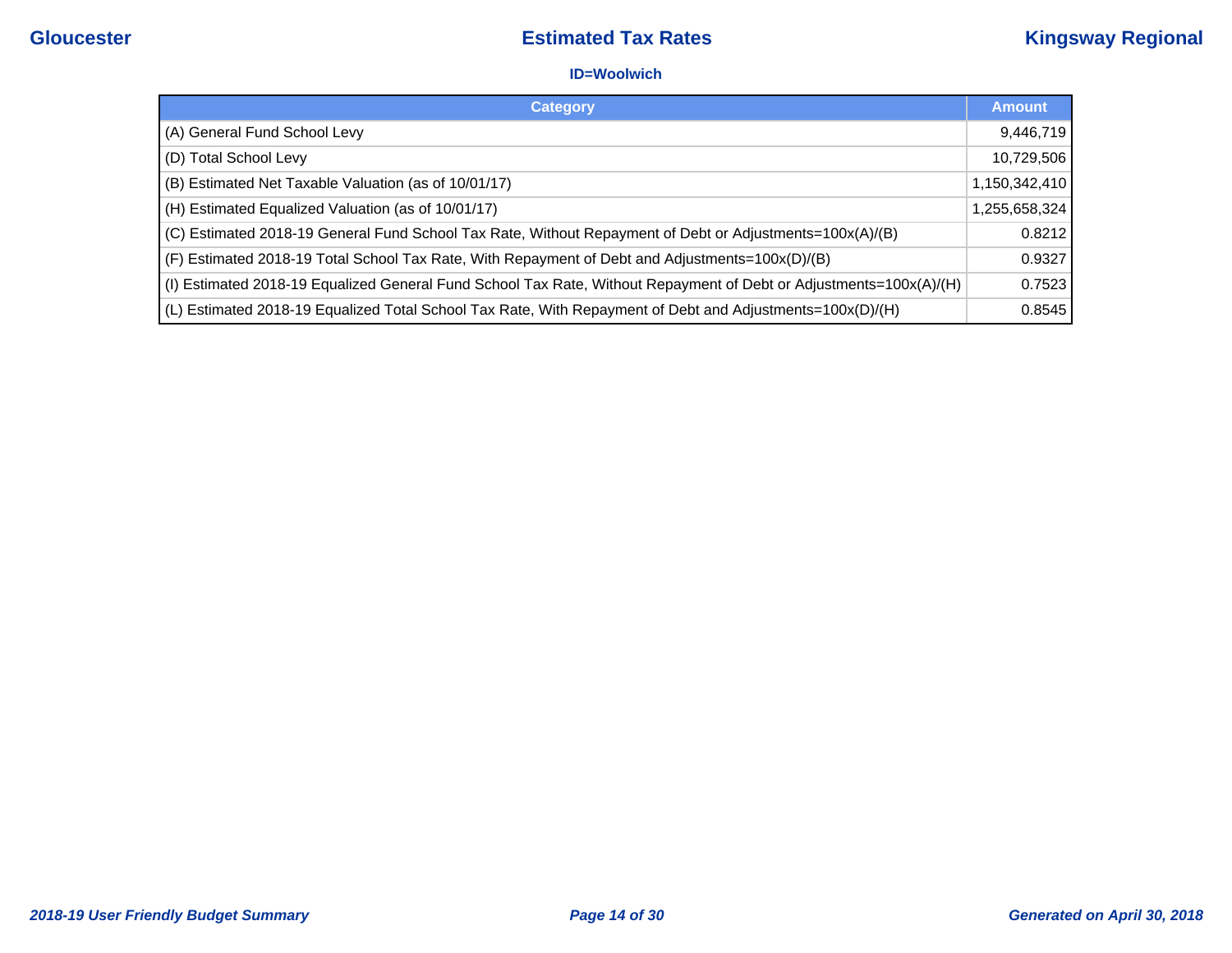### **Name=Calandro, Patricia**

| <b>Category</b>                                                                           | <b>Measure</b>                  |
|-------------------------------------------------------------------------------------------|---------------------------------|
| Job Title                                                                                 | Other                           |
| Job Title II                                                                              | <b>Chief Academic Officer</b>   |
| <b>Base Annual Salary Amount</b>                                                          | \$135,405                       |
| Full-Time Equivalent (FTE)                                                                | 1.0                             |
| Shared with Another District?                                                             | Y                               |
| <b>Shared County</b>                                                                      | 15                              |
| <b>Shared District</b>                                                                    | 4880                            |
| Job Title Other District                                                                  | <b>Chief Academic Officer</b>   |
| Member of Collective Bargaining Unit (CBU)?                                               | N                               |
| <b>Beginning Date of Contract</b>                                                         | 07/01/17                        |
| End Date of Contract                                                                      | 06/30/18                        |
| Contracted Number of Annual Work Days                                                     | 260                             |
| Contracted Number of Annual Vacation Days                                                 | 20                              |
| Contracted Number of Annual Sick Days                                                     | 12                              |
| <b>Contracted Number of Annual Personal Days</b>                                          | 3                               |
| <b>Contracted Number of Annual Consulting Days</b>                                        | $\overline{0}$                  |
| Number of Other Contracted Non-Working Days                                               | 0                               |
| Description of Other Contracted Non-Working Days                                          | None Reported                   |
| <b>Total Allowances Amount</b>                                                            | \$4,755                         |
| <b>Total Bonuses Amount</b>                                                               | \$0                             |
| Total Stipends Amount   \$0                                                               |                                 |
| District Contributions Above Teacher Contract for Insurance (Health, Dental, Life, Other) | \$0                             |
| District Contributions Above Teacher Contract for Retirement Plans                        | \$0                             |
| Total Contractual Post-Employment Benefit Amount                                          | \$25,416                        |
| Contractual Post-Employment Benefit Description of Payout of Sick days                    | Maximum permitted at retirement |
| Contractual Post-Employment Benefit Description of Payout of Vacation days                | 20 days at per-diem             |
| Contractual Post-Employment Benefit Description of Payout of Personal days                | N/A                             |
| Contractual Post-Employment Benefit Description of Other Benefits 1                       | None Reported                   |
| Contractual Post-Employment Benefit Description of Other Benefits 2                       | None Reported                   |
| Contractual Post-Employment Benefit Description of Other Benefits 3                       | None Reported                   |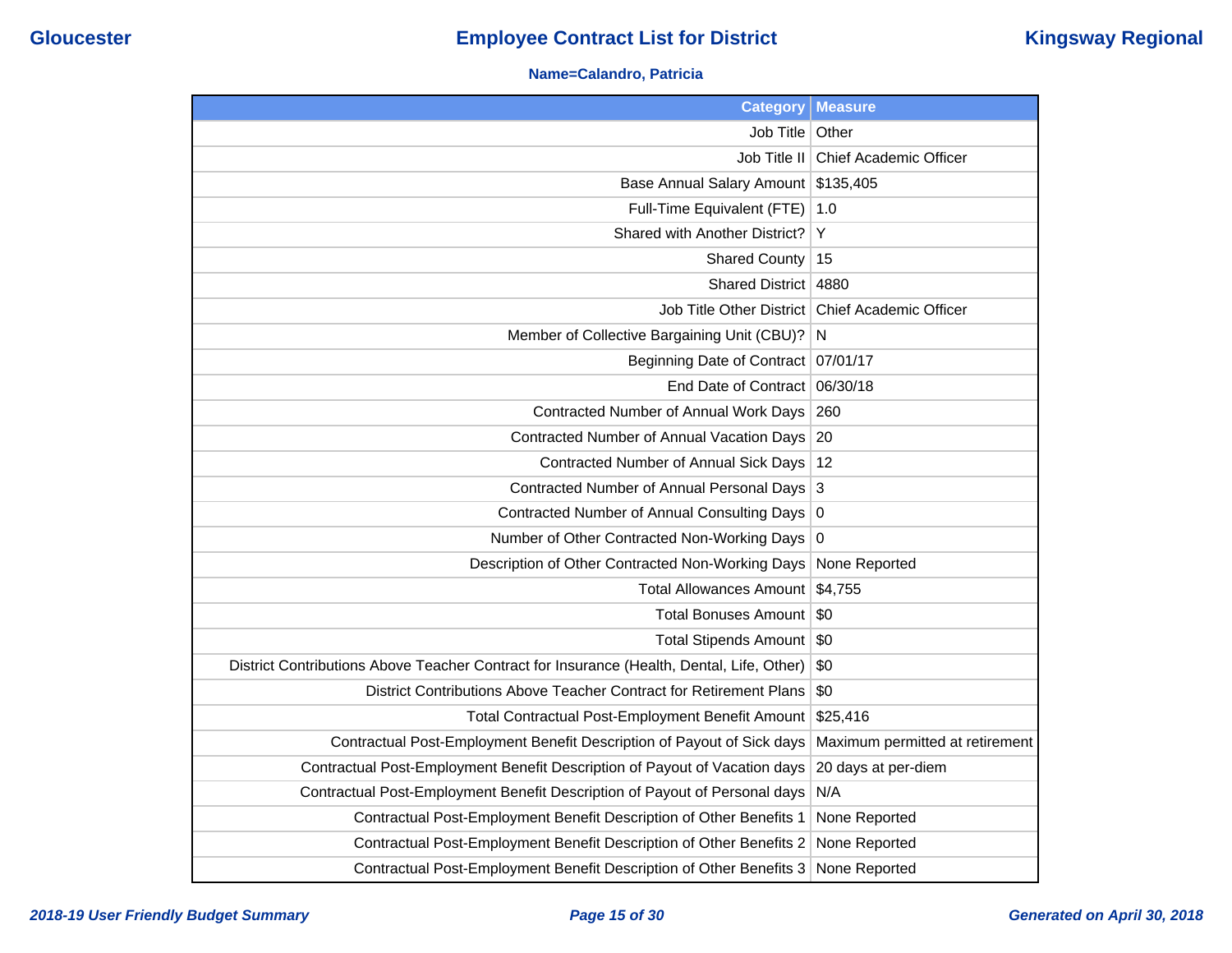### **Name=Calandro, Patricia**

| <b>Category</b>                                                                                        | Measure       |
|--------------------------------------------------------------------------------------------------------|---------------|
| Total Other/In-Kind Remuneration Amount   \$0                                                          |               |
| Description of Other/In-Kind Remuneration Annual Option to Buyback Sick Time in Cash   None Reported   |               |
| Description of Other/In-Kind Remuneration Annual Option to Buyback Vacation Time in Cash None Reported |               |
| Description of Other/In-Kind Remuneration Annual Option to Buyback Personal Time in Cash None Reported |               |
| Description of Other/In-Kind Remuneration Annual Option to Other Remuneration 1   None Reported        |               |
| Description of Other/In-Kind Remuneration Annual Option to Other Remuneration 2   None Reported        |               |
| Description of Other/In-Kind Remuneration Annual Option to Other Remuneration 3 None Reported          |               |
| Additional Comment 1                                                                                   | None Reported |
| Additional Comment 2   None Reported                                                                   |               |
| Additional Comment 3   None Reported                                                                   |               |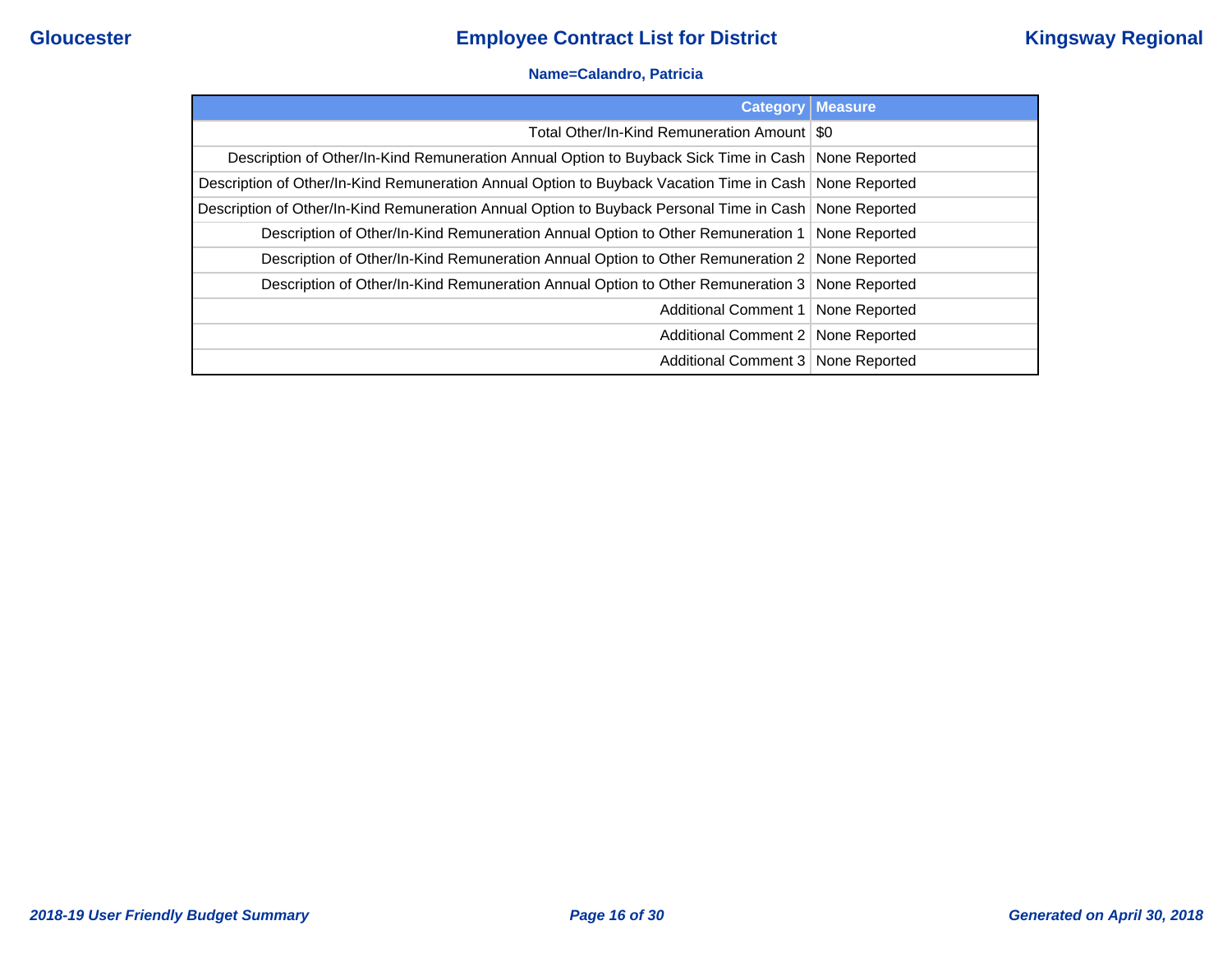### **Name=Clark, Gary**

| <b>Category</b>                                                                           | <b>Measure</b>            |
|-------------------------------------------------------------------------------------------|---------------------------|
| Job Title                                                                                 | Other                     |
| Job Title II                                                                              | Mechanic                  |
| <b>Base Annual Salary Amount</b>                                                          | \$78,696                  |
| Full-Time Equivalent (FTE)                                                                | 1.0                       |
| Shared with Another District?                                                             | Y                         |
| <b>Shared County</b>                                                                      | 15                        |
| Shared District   0870                                                                    |                           |
| Job Title Other District   Mechanic                                                       |                           |
| Member of Collective Bargaining Unit (CBU)?                                               | N                         |
| Beginning Date of Contract   07/01/17                                                     |                           |
| End Date of Contract 06/30/18                                                             |                           |
| Contracted Number of Annual Work Days                                                     | 260                       |
| Contracted Number of Annual Vacation Days                                                 | 10                        |
| <b>Contracted Number of Annual Sick Days</b>                                              | 12                        |
| Contracted Number of Annual Personal Days                                                 | 3                         |
| <b>Contracted Number of Annual Consulting Days</b>                                        | $\boldsymbol{0}$          |
| Number of Other Contracted Non-Working Days                                               | 0                         |
| Description of Other Contracted Non-Working Days                                          | None Reported             |
| <b>Total Allowances Amount</b>                                                            | \$3,750                   |
| <b>Total Bonuses Amount</b>                                                               | \$0                       |
| <b>Total Stipends Amount</b>                                                              | \$0                       |
| District Contributions Above Teacher Contract for Insurance (Health, Dental, Life, Other) | \$0                       |
| District Contributions Above Teacher Contract for Retirement Plans                        | \$0                       |
| Total Contractual Post-Employment Benefit Amount                                          | \$10,527                  |
| Contractual Post-Employment Benefit Description of Payout of Sick days                    | May payment at retirement |
| Contractual Post-Employment Benefit Description of Payout of Vacation days                | 10 days at per-diem       |
| Contractual Post-Employment Benefit Description of Payout of Personal days                | N/A                       |
| Contractual Post-Employment Benefit Description of Other Benefits 1                       | None Reported             |
| Contractual Post-Employment Benefit Description of Other Benefits 2                       | None Reported             |
| Contractual Post-Employment Benefit Description of Other Benefits 3                       | None Reported             |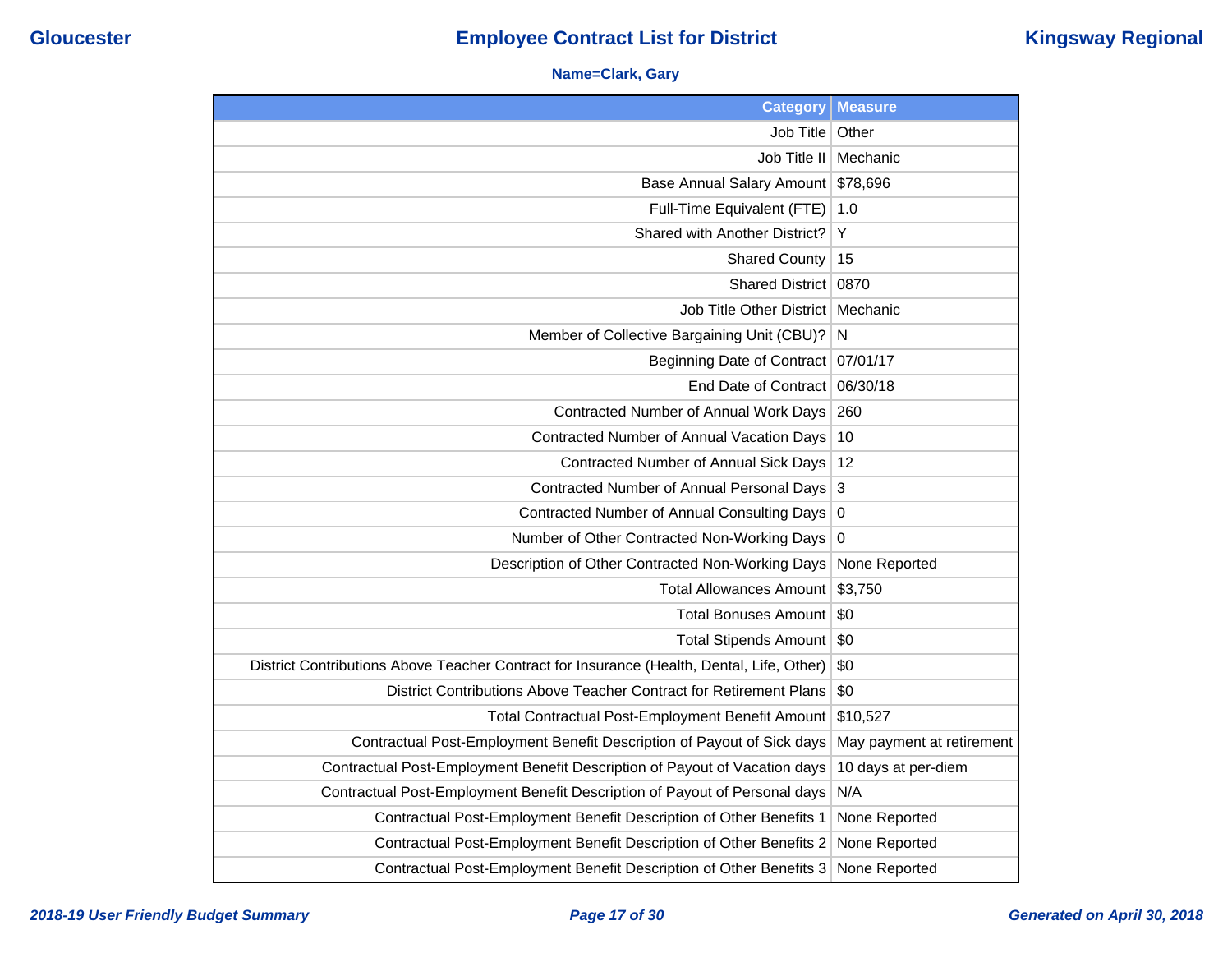### **Name=Clark, Gary**

|                                                                                                        | <b>Category Measure</b> |
|--------------------------------------------------------------------------------------------------------|-------------------------|
| Total Other/In-Kind Remuneration Amount   \$0                                                          |                         |
| Description of Other/In-Kind Remuneration Annual Option to Buyback Sick Time in Cash   None Reported   |                         |
| Description of Other/In-Kind Remuneration Annual Option to Buyback Vacation Time in Cash None Reported |                         |
| Description of Other/In-Kind Remuneration Annual Option to Buyback Personal Time in Cash None Reported |                         |
| Description of Other/In-Kind Remuneration Annual Option to Other Remuneration 1   None Reported        |                         |
| Description of Other/In-Kind Remuneration Annual Option to Other Remuneration 2 None Reported          |                         |
| Description of Other/In-Kind Remuneration Annual Option to Other Remuneration 3   None Reported        |                         |
| Additional Comment 1   None Reported                                                                   |                         |
| Additional Comment 2   None Reported                                                                   |                         |
| Additional Comment 3   None Reported                                                                   |                         |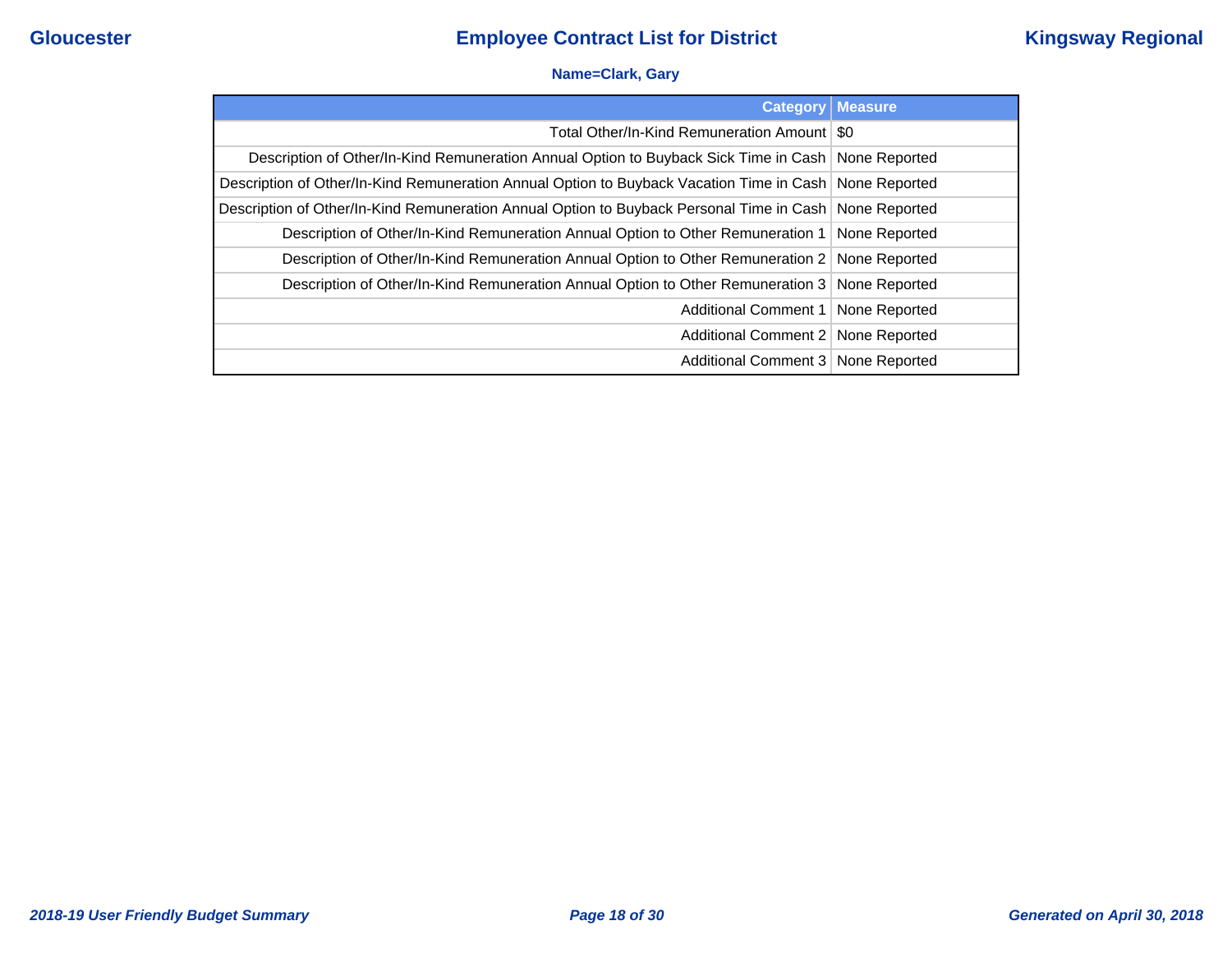#### **Name=Iocona, Robert**

| <b>Category</b>                                                                           | <b>Measure</b>                  |
|-------------------------------------------------------------------------------------------|---------------------------------|
| Job Title                                                                                 | <b>Information Technology</b>   |
| Job Title II                                                                              | Chief Technology Officer        |
| <b>Base Annual Salary Amount</b>                                                          | \$124,049                       |
| Full-Time Equivalent (FTE)                                                                | 1.0                             |
| Shared with Another District?                                                             | Y                               |
| <b>Shared County</b>                                                                      | 15                              |
| <b>Shared District</b>                                                                    | 4880                            |
| <b>Job Title Other District</b>                                                           | Chief Technology Officer        |
| Member of Collective Bargaining Unit (CBU)?                                               | N                               |
| <b>Beginning Date of Contract</b>                                                         | 07/01/17                        |
| End Date of Contract                                                                      | 06/30/18                        |
| Contracted Number of Annual Work Days                                                     | 260                             |
| Contracted Number of Annual Vacation Days                                                 | -20                             |
| Contracted Number of Annual Sick Days                                                     | 12                              |
| Contracted Number of Annual Personal Days                                                 | 3                               |
| <b>Contracted Number of Annual Consulting Days</b>                                        | $\overline{0}$                  |
| Number of Other Contracted Non-Working Days                                               | $\overline{0}$                  |
| Description of Other Contracted Non-Working Days                                          | None Reported                   |
| <b>Total Allowances Amount</b>                                                            | \$4,695                         |
| <b>Total Bonuses Amount</b>                                                               | \$0                             |
| <b>Total Stipends Amount</b>                                                              | \$0                             |
| District Contributions Above Teacher Contract for Insurance (Health, Dental, Life, Other) | \$0                             |
| District Contributions Above Teacher Contract for Retirement Plans                        | \$0                             |
| Total Contractual Post-Employment Benefit Amount                                          | \$24,542                        |
| Contractual Post-Employment Benefit Description of Payout of Sick days                    | Maximum permitted at retirement |
| Contractual Post-Employment Benefit Description of Payout of Vacation days                | 20 days at per-diem             |
| Contractual Post-Employment Benefit Description of Payout of Personal days                | N/A                             |
| Contractual Post-Employment Benefit Description of Other Benefits 1                       | None Reported                   |
| Contractual Post-Employment Benefit Description of Other Benefits 2                       | None Reported                   |
| Contractual Post-Employment Benefit Description of Other Benefits 3                       | None Reported                   |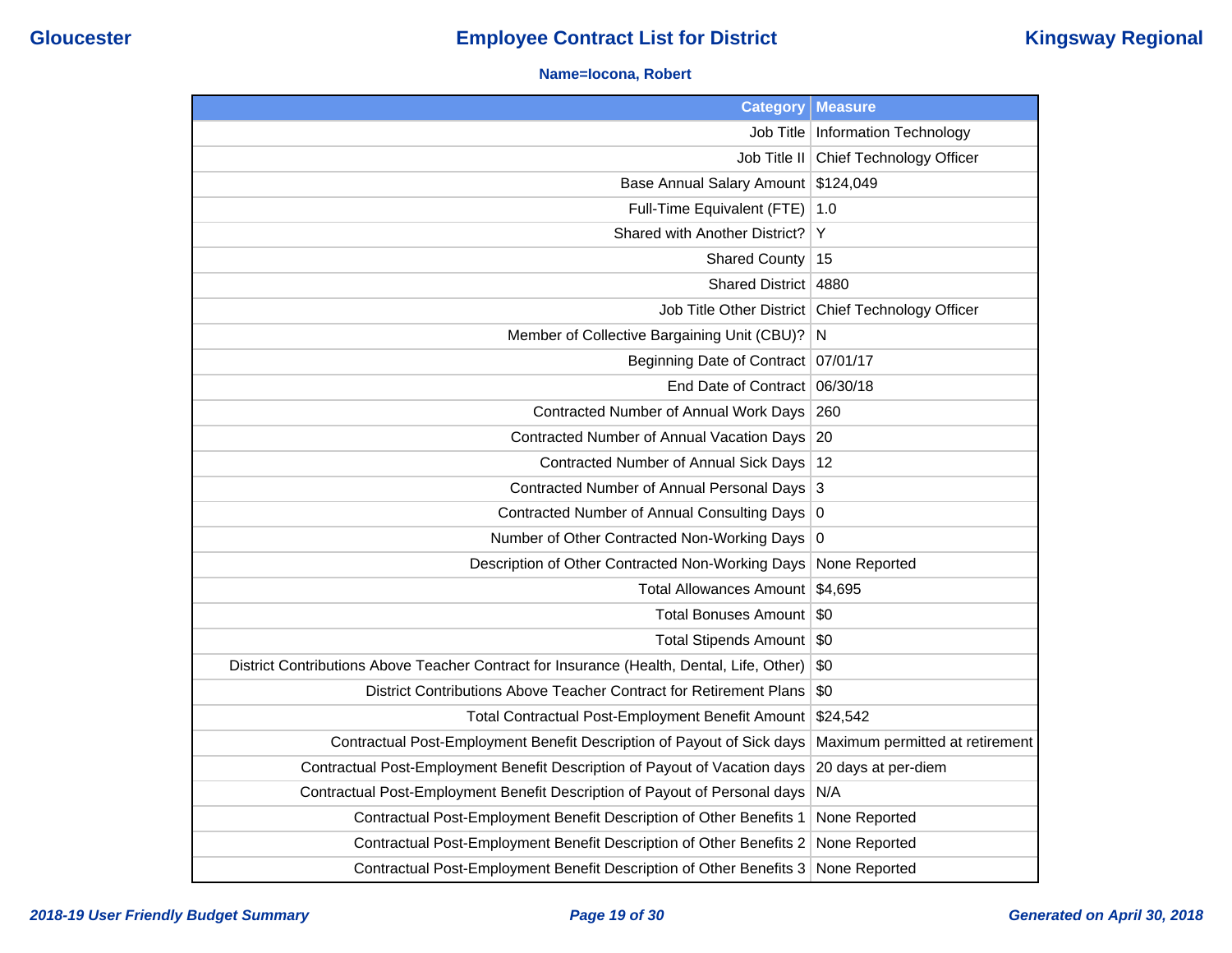#### **Name=Iocona, Robert**

| <b>Category</b>                                                                                        | Measure       |
|--------------------------------------------------------------------------------------------------------|---------------|
| Total Other/In-Kind Remuneration Amount   \$0                                                          |               |
| Description of Other/In-Kind Remuneration Annual Option to Buyback Sick Time in Cash   None Reported   |               |
| Description of Other/In-Kind Remuneration Annual Option to Buyback Vacation Time in Cash None Reported |               |
| Description of Other/In-Kind Remuneration Annual Option to Buyback Personal Time in Cash None Reported |               |
| Description of Other/In-Kind Remuneration Annual Option to Other Remuneration 1   None Reported        |               |
| Description of Other/In-Kind Remuneration Annual Option to Other Remuneration 2   None Reported        |               |
| Description of Other/In-Kind Remuneration Annual Option to Other Remuneration 3 None Reported          |               |
| Additional Comment 1                                                                                   | None Reported |
| Additional Comment 2   None Reported                                                                   |               |
| Additional Comment 3   None Reported                                                                   |               |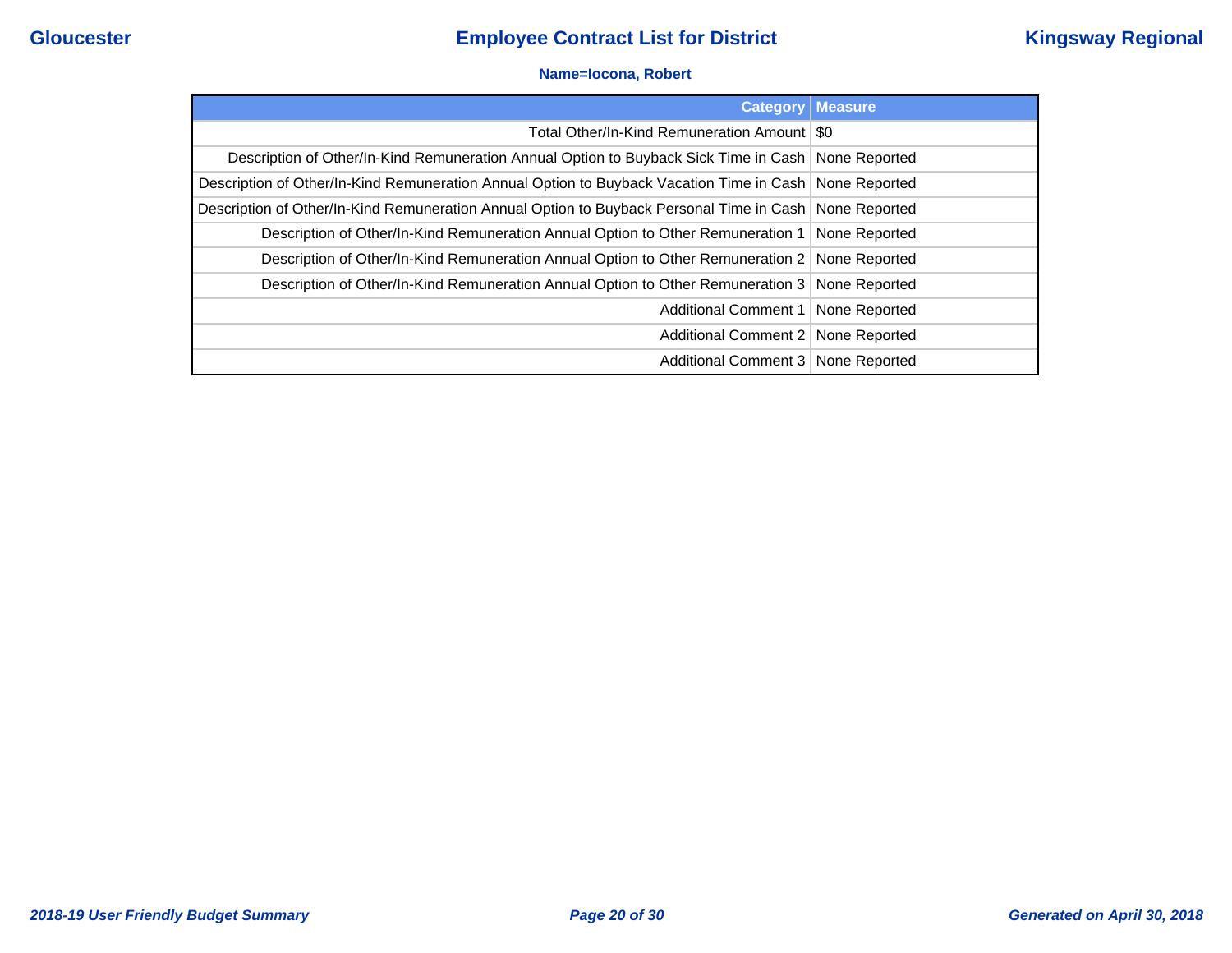#### **Name=Lavender, James**

| <b>Category</b>                                                                           | <b>Measure</b>                    |
|-------------------------------------------------------------------------------------------|-----------------------------------|
| Job Title                                                                                 | Superintendent                    |
| Job Title II                                                                              | None Reported                     |
| <b>Base Annual Salary Amount</b>                                                          | \$167,500                         |
| Full-Time Equivalent (FTE)                                                                | 1.0                               |
| Shared with Another District?                                                             | Y                                 |
| <b>Shared County</b>                                                                      | 15                                |
| <b>Shared District</b>                                                                    | 4880                              |
| Job Title Other District                                                                  | Superintendent                    |
| Member of Collective Bargaining Unit (CBU)?                                               | N                                 |
| Beginning Date of Contract 07/01/15                                                       |                                   |
| End Date of Contract                                                                      | 06/30/20                          |
| Contracted Number of Annual Work Days                                                     | 260                               |
| Contracted Number of Annual Vacation Days                                                 | 20                                |
| Contracted Number of Annual Sick Days                                                     | 12                                |
| Contracted Number of Annual Personal Days                                                 | 3                                 |
| Contracted Number of Annual Consulting Days                                               | $\mathbf 0$                       |
| Number of Other Contracted Non-Working Days                                               | 0                                 |
| Description of Other Contracted Non-Working Days                                          | None Reported                     |
| <b>Total Allowances Amount</b>                                                            | \$8,554                           |
| <b>Total Bonuses Amount</b>                                                               | \$0                               |
| Total Stipends Amount \$0                                                                 |                                   |
| District Contributions Above Teacher Contract for Insurance (Health, Dental, Life, Other) | \$6,800                           |
| District Contributions Above Teacher Contract for Retirement Plans                        | \$0                               |
| Total Contractual Post-Employment Benefit Amount                                          | \$27,885                          |
| Contractual Post-Employment Benefit Description of Payout of Sick days                    | Maximum payment at retirement     |
| Contractual Post-Employment Benefit Description of Payout of Vacation days                | 20 days at per-diem at separation |
| Contractual Post-Employment Benefit Description of Payout of Personal days                | N/A                               |
| Contractual Post-Employment Benefit Description of Other Benefits 1                       | None Reported                     |
| Contractual Post-Employment Benefit Description of Other Benefits 2                       | None Reported                     |
| Contractual Post-Employment Benefit Description of Other Benefits 3                       | None Reported                     |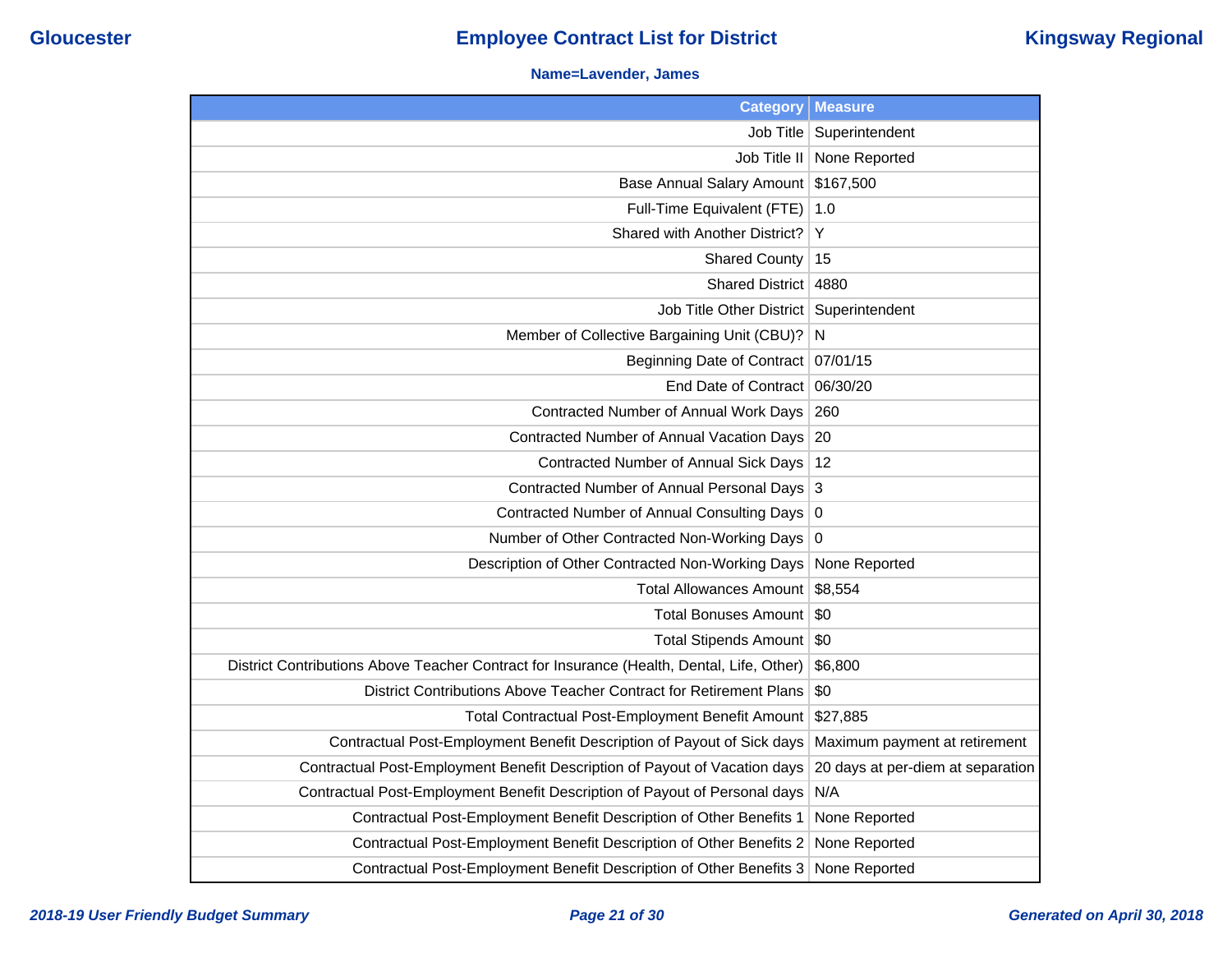#### **Name=Lavender, James**

| <b>Category</b>                                                                                          | <b>Measure</b> |
|----------------------------------------------------------------------------------------------------------|----------------|
| Total Other/In-Kind Remuneration Amount   \$0                                                            |                |
| Description of Other/In-Kind Remuneration Annual Option to Buyback Sick Time in Cash   None Reported     |                |
| Description of Other/In-Kind Remuneration Annual Option to Buyback Vacation Time in Cash   None Reported |                |
| Description of Other/In-Kind Remuneration Annual Option to Buyback Personal Time in Cash None Reported   |                |
| Description of Other/In-Kind Remuneration Annual Option to Other Remuneration 1   None Reported          |                |
| Description of Other/In-Kind Remuneration Annual Option to Other Remuneration 2   None Reported          |                |
| Description of Other/In-Kind Remuneration Annual Option to Other Remuneration 3   None Reported          |                |
| Additional Comment 1   None Reported                                                                     |                |
| Additional Comment 2 None Reported                                                                       |                |
| Additional Comment 3   None Reported                                                                     |                |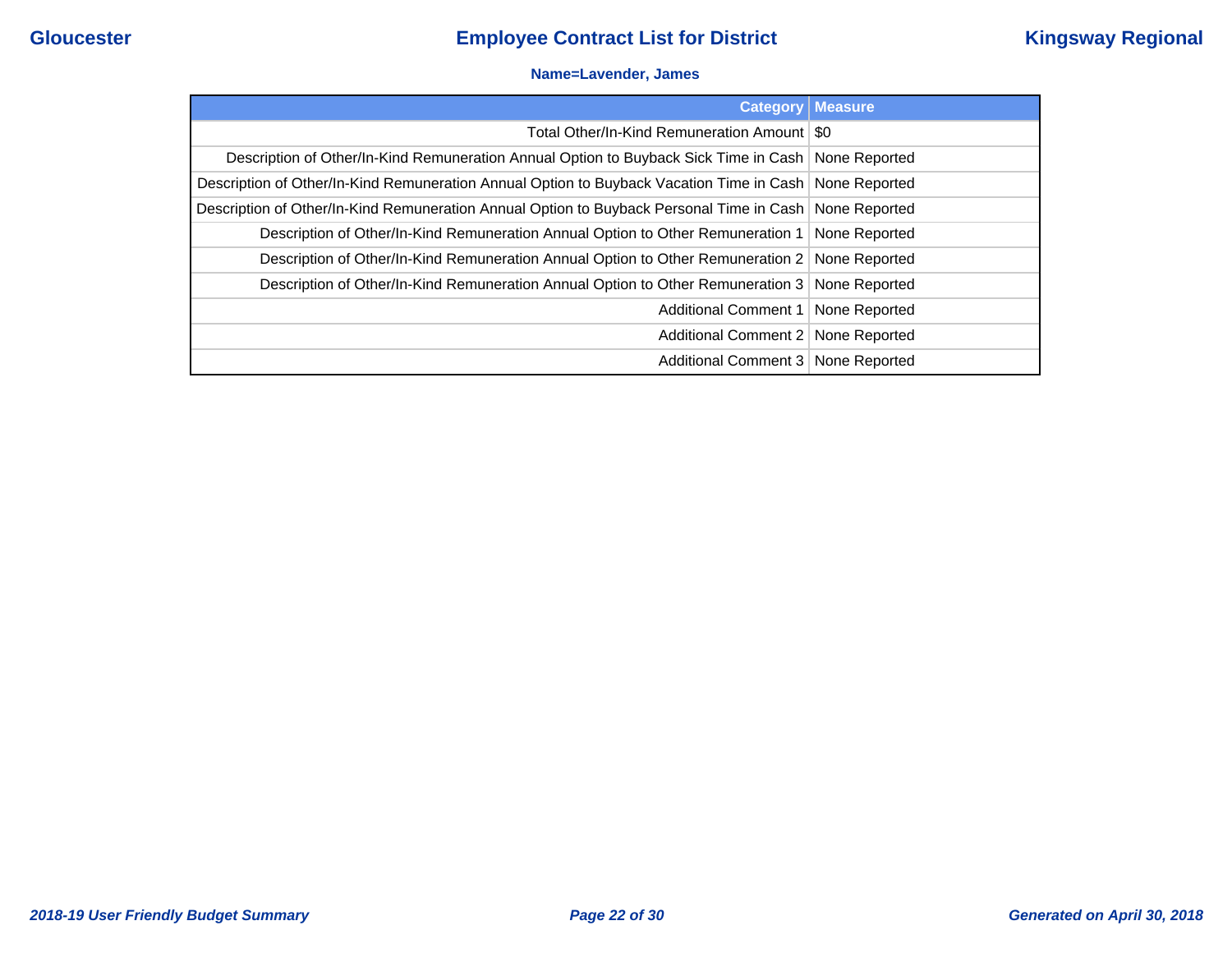### **Name=Lore, Lawrence**

| <b>Category</b>                                                                           | <b>Measure</b>                          |
|-------------------------------------------------------------------------------------------|-----------------------------------------|
| Job Title                                                                                 | Coordinator/Director/Manager/Supervisor |
|                                                                                           | Job Title II   Buildings & Grounds      |
| Base Annual Salary Amount \$98,357                                                        |                                         |
| Full-Time Equivalent (FTE)                                                                | 1.0                                     |
| Shared with Another District?                                                             | Υ                                       |
| <b>Shared County</b>                                                                      | 15                                      |
| Shared District   4880                                                                    |                                         |
| Job Title Other District   Director of B&G                                                |                                         |
| Member of Collective Bargaining Unit (CBU)? N                                             |                                         |
| Beginning Date of Contract 07/01/17                                                       |                                         |
| End Date of Contract 06/30/18                                                             |                                         |
| Contracted Number of Annual Work Days   260                                               |                                         |
| Contracted Number of Annual Vacation Days 20                                              |                                         |
| Contracted Number of Annual Sick Days   12                                                |                                         |
| Contracted Number of Annual Personal Days 3                                               |                                         |
| Contracted Number of Annual Consulting Days   0                                           |                                         |
| Number of Other Contracted Non-Working Days 0                                             |                                         |
| Description of Other Contracted Non-Working Days                                          | None Reported                           |
| Total Allowances Amount \$2,300                                                           |                                         |
| Total Bonuses Amount   \$0                                                                |                                         |
| Total Stipends Amount   \$0                                                               |                                         |
| District Contributions Above Teacher Contract for Insurance (Health, Dental, Life, Other) | \$5,000                                 |
| District Contributions Above Teacher Contract for Retirement Plans                        | \$0                                     |
| Total Contractual Post-Employment Benefit Amount                                          | \$22,566                                |
| Contractual Post-Employment Benefit Description of Payout of Sick days                    | Maximum permitted at retirement         |
| Contractual Post-Employment Benefit Description of Payout of Vacation days                | 20 days at per-diem                     |
| Contractual Post-Employment Benefit Description of Payout of Personal days                | N/A                                     |
| Contractual Post-Employment Benefit Description of Other Benefits 1                       | None Reported                           |
| Contractual Post-Employment Benefit Description of Other Benefits 2                       | None Reported                           |
| Contractual Post-Employment Benefit Description of Other Benefits 3                       | None Reported                           |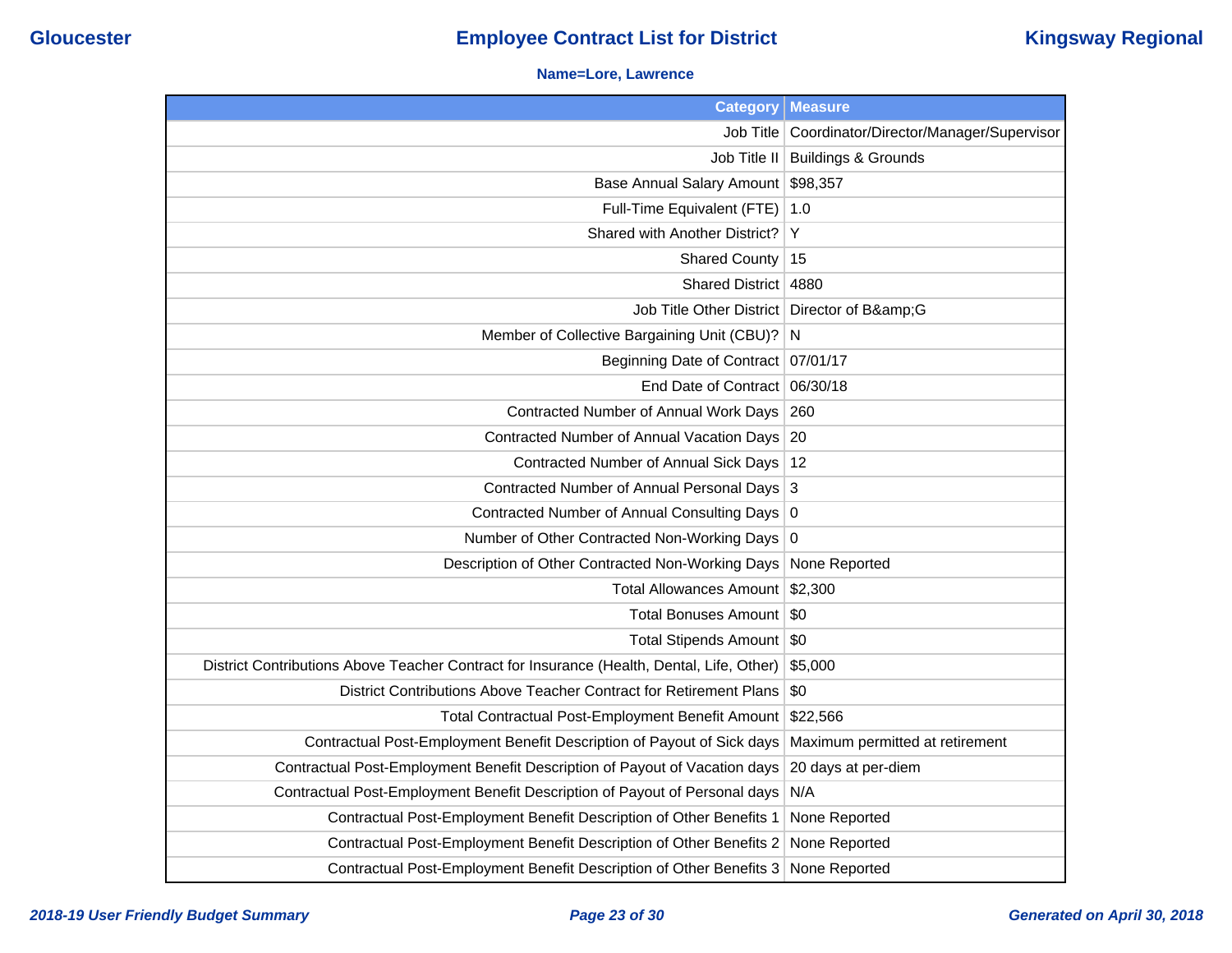#### **Name=Lore, Lawrence**

|                                                                                                        | <b>Category   Measure</b> |
|--------------------------------------------------------------------------------------------------------|---------------------------|
| Total Other/In-Kind Remuneration Amount   \$0                                                          |                           |
| Description of Other/In-Kind Remuneration Annual Option to Buyback Sick Time in Cash   None Reported   |                           |
| Description of Other/In-Kind Remuneration Annual Option to Buyback Vacation Time in Cash None Reported |                           |
| Description of Other/In-Kind Remuneration Annual Option to Buyback Personal Time in Cash None Reported |                           |
| Description of Other/In-Kind Remuneration Annual Option to Other Remuneration 1                        | None Reported             |
| Description of Other/In-Kind Remuneration Annual Option to Other Remuneration 2 None Reported          |                           |
| Description of Other/In-Kind Remuneration Annual Option to Other Remuneration 3 None Reported          |                           |
| Additional Comment 1                                                                                   | None Reported             |
| Additional Comment 2   None Reported                                                                   |                           |
| Additional Comment 3 None Reported                                                                     |                           |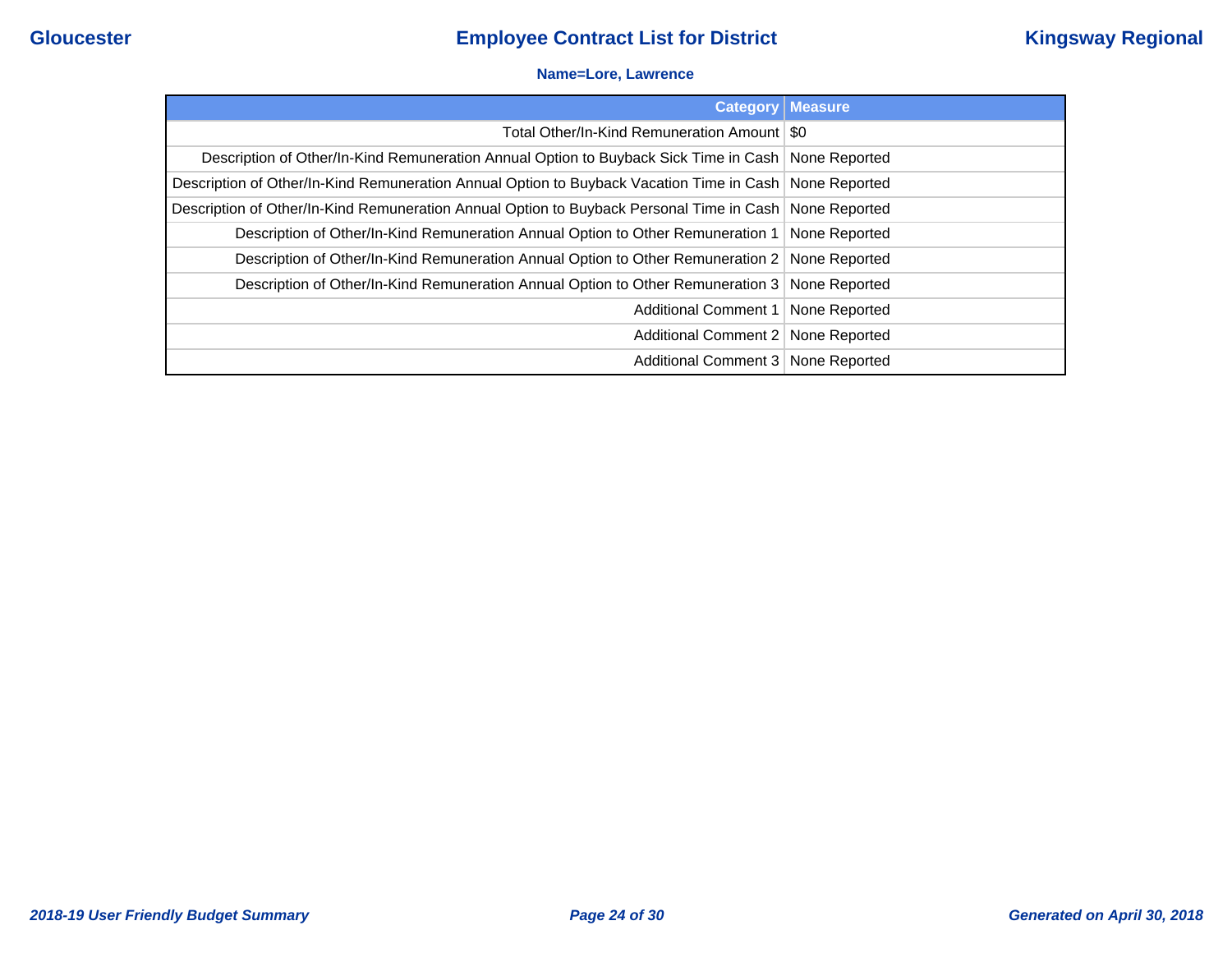### **Name=Schimpf, Jason**

| <b>Category</b>                                                                           | <b>Measure</b>                    |
|-------------------------------------------------------------------------------------------|-----------------------------------|
| Job Title                                                                                 | <b>Business Administrator</b>     |
| Job Title II                                                                              | None Reported                     |
| <b>Base Annual Salary Amount</b>                                                          | \$153,432                         |
| Full-Time Equivalent (FTE)                                                                | 1.0                               |
| Shared with Another District?                                                             | Υ                                 |
| <b>Shared County</b>                                                                      | 15                                |
| <b>Shared District</b>                                                                    | 4880                              |
| Job Title Other District                                                                  | <b>Business Administrator</b>     |
| Member of Collective Bargaining Unit (CBU)?                                               | N                                 |
| Beginning Date of Contract 07/01/17                                                       |                                   |
| End Date of Contract                                                                      | 06/30/18                          |
| Contracted Number of Annual Work Days                                                     | 260                               |
| Contracted Number of Annual Vacation Days                                                 | 20                                |
| Contracted Number of Annual Sick Days                                                     | 12                                |
| Contracted Number of Annual Personal Days 3                                               |                                   |
| Contracted Number of Annual Consulting Days   0                                           |                                   |
| Number of Other Contracted Non-Working Days                                               | $\overline{0}$                    |
| Description of Other Contracted Non-Working Days                                          | None Reported                     |
| <b>Total Allowances Amount</b>                                                            | \$2,590                           |
| <b>Total Bonuses Amount</b>                                                               | \$0                               |
| Total Stipends Amount   \$0                                                               |                                   |
| District Contributions Above Teacher Contract for Insurance (Health, Dental, Life, Other) | \$0                               |
| District Contributions Above Teacher Contract for Retirement Plans                        | \$0                               |
| Total Contractual Post-Employment Benefit Amount                                          | \$26,802                          |
| Contractual Post-Employment Benefit Description of Payout of Sick days                    | Maximum allowed at retirement     |
| Contractual Post-Employment Benefit Description of Payout of Vacation days                | 20 days at per-diem at separation |
| Contractual Post-Employment Benefit Description of Payout of Personal days                | N/A                               |
| Contractual Post-Employment Benefit Description of Other Benefits 1                       | None Reported                     |
| Contractual Post-Employment Benefit Description of Other Benefits 2                       | None Reported                     |
| Contractual Post-Employment Benefit Description of Other Benefits 3                       | None Reported                     |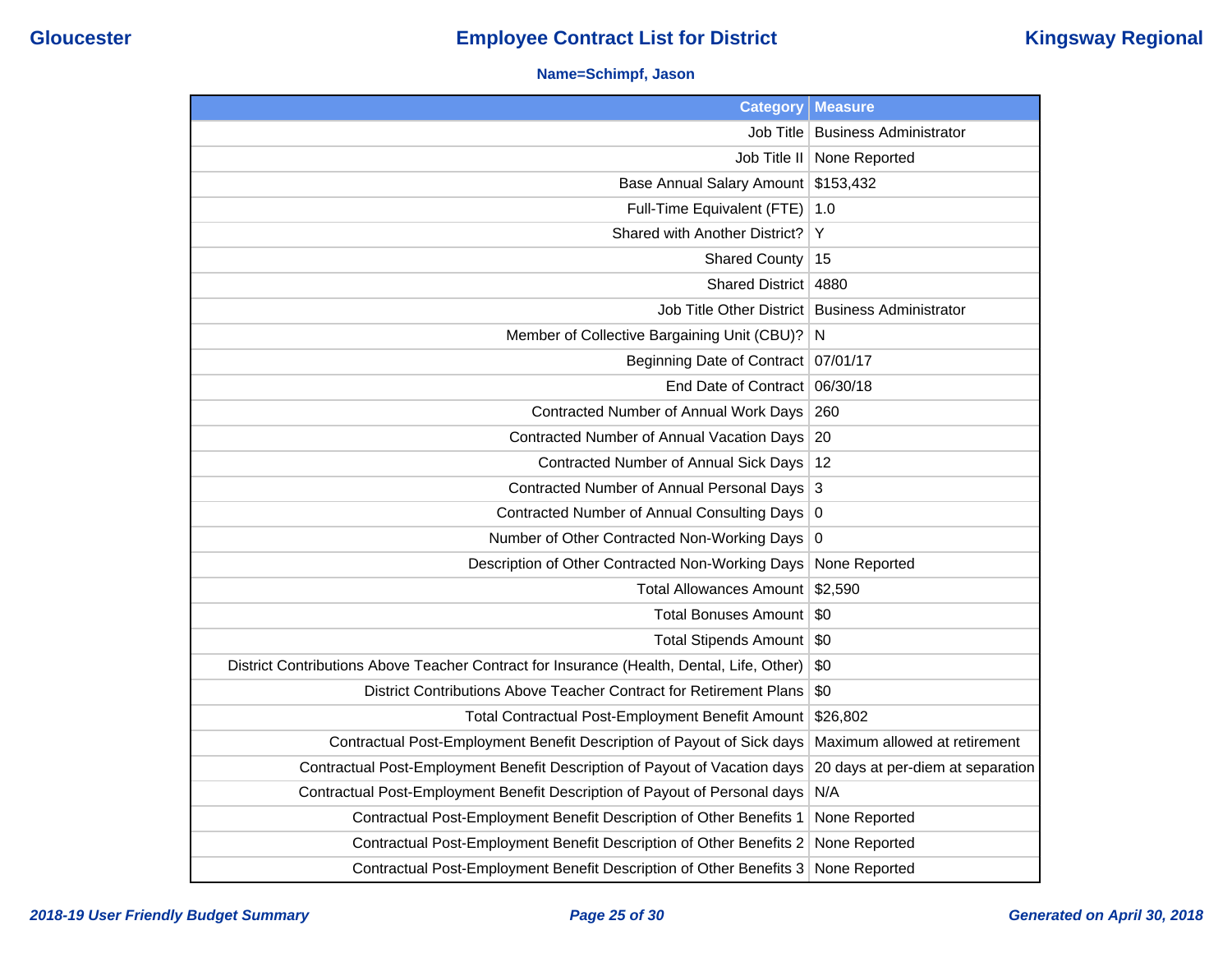### **Name=Schimpf, Jason**

| <b>Category</b>                                                                                          | <b>Measure</b> |
|----------------------------------------------------------------------------------------------------------|----------------|
| Total Other/In-Kind Remuneration Amount   \$0                                                            |                |
| Description of Other/In-Kind Remuneration Annual Option to Buyback Sick Time in Cash   None Reported     |                |
| Description of Other/In-Kind Remuneration Annual Option to Buyback Vacation Time in Cash   None Reported |                |
| Description of Other/In-Kind Remuneration Annual Option to Buyback Personal Time in Cash None Reported   |                |
| Description of Other/In-Kind Remuneration Annual Option to Other Remuneration 1   None Reported          |                |
| Description of Other/In-Kind Remuneration Annual Option to Other Remuneration 2   None Reported          |                |
| Description of Other/In-Kind Remuneration Annual Option to Other Remuneration 3 None Reported            |                |
| Additional Comment 1   None Reported                                                                     |                |
| Additional Comment 2 None Reported                                                                       |                |
| Additional Comment 3   None Reported                                                                     |                |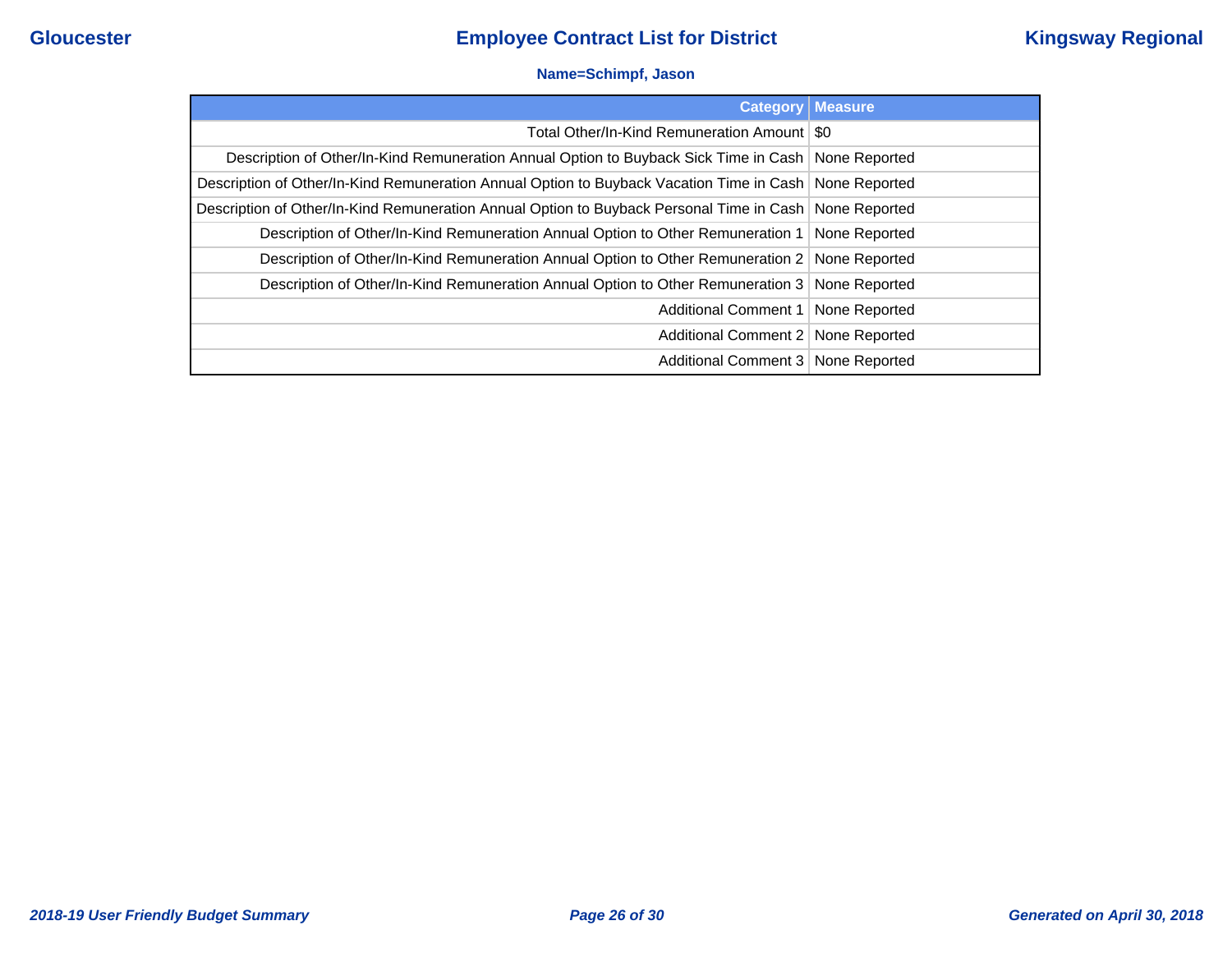### **Name=Schneck, Michael**

| <b>Category</b>                                                                           | <b>Measure</b>                          |
|-------------------------------------------------------------------------------------------|-----------------------------------------|
| Job Title                                                                                 | Coordinator/Director/Manager/Supervisor |
| Job Title II                                                                              | <b>Student Transportation</b>           |
| Base Annual Salary Amount \$86,677                                                        |                                         |
| Full-Time Equivalent (FTE)                                                                | 1.0                                     |
| Shared with Another District?                                                             | Y                                       |
| <b>Shared County</b>                                                                      | 15                                      |
| Shared District   4880                                                                    |                                         |
| Job Title Other District   Dir. of Transportation                                         |                                         |
| Member of Collective Bargaining Unit (CBU)?                                               | $\overline{N}$                          |
| Beginning Date of Contract 07/01/17                                                       |                                         |
| End Date of Contract 06/30/18                                                             |                                         |
| Contracted Number of Annual Work Days                                                     | 260                                     |
| Contracted Number of Annual Vacation Days                                                 | 20                                      |
| Contracted Number of Annual Sick Days   12                                                |                                         |
| Contracted Number of Annual Personal Days 3                                               |                                         |
| Contracted Number of Annual Consulting Days 0                                             |                                         |
| Number of Other Contracted Non-Working Days 0                                             |                                         |
| Description of Other Contracted Non-Working Days                                          | None Reported                           |
| Total Allowances Amount \$1,700                                                           |                                         |
| <b>Total Bonuses Amount</b>                                                               | <b>SO</b>                               |
| Total Stipends Amount   \$0                                                               |                                         |
| District Contributions Above Teacher Contract for Insurance (Health, Dental, Life, Other) | \$0                                     |
| District Contributions Above Teacher Contract for Retirement Plans                        | \$0                                     |
| Total Contractual Post-Employment Benefit Amount                                          | \$21,667                                |
| Contractual Post-Employment Benefit Description of Payout of Sick days                    | Mamimum permitted at retirement         |
| Contractual Post-Employment Benefit Description of Payout of Vacation days                | 20 days at per-diem                     |
| Contractual Post-Employment Benefit Description of Payout of Personal days                | N/A                                     |
| Contractual Post-Employment Benefit Description of Other Benefits 1                       | None Reported                           |
| Contractual Post-Employment Benefit Description of Other Benefits 2                       | None Reported                           |
| Contractual Post-Employment Benefit Description of Other Benefits 3                       | None Reported                           |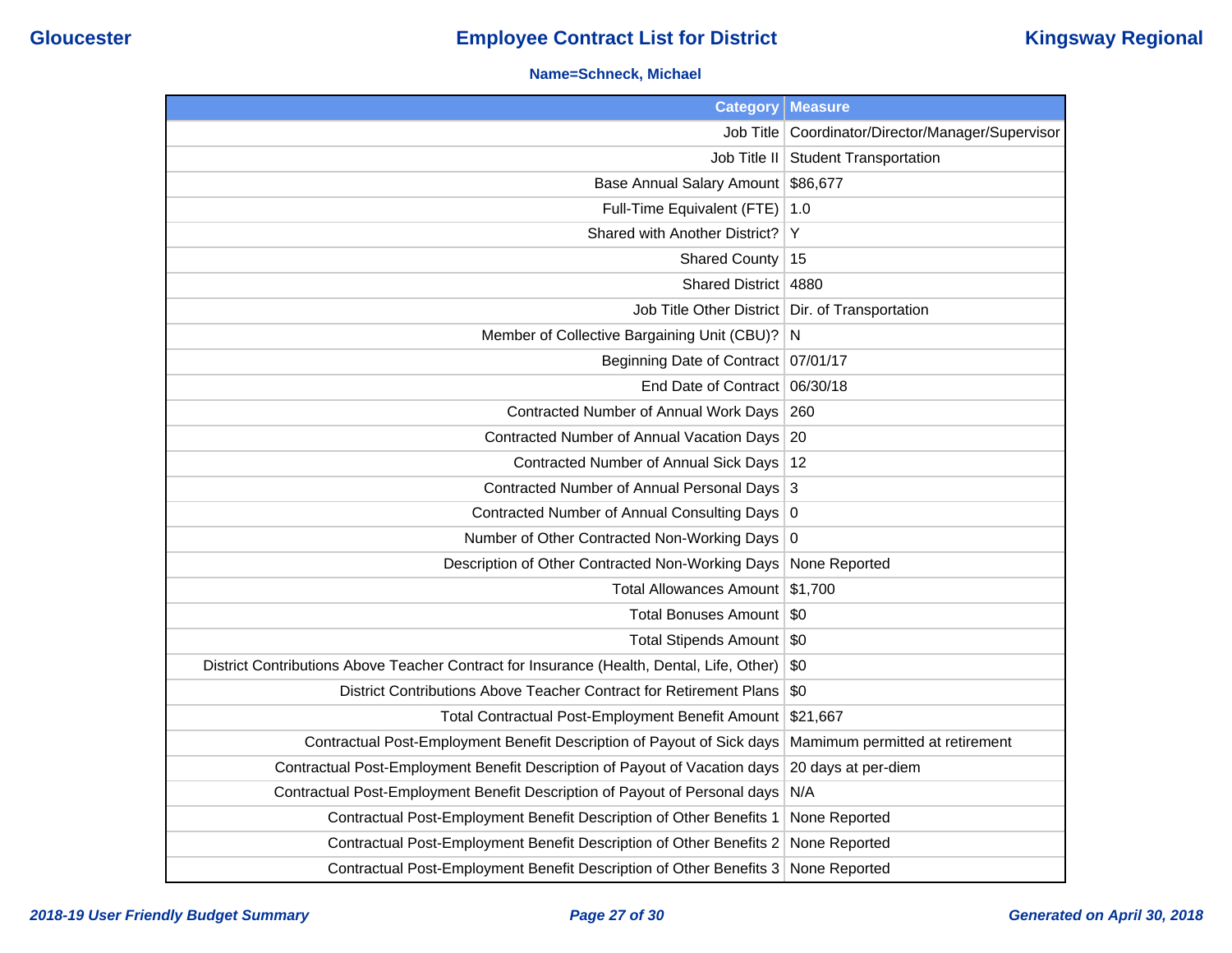#### **Name=Schneck, Michael**

|                                                                                                        | <b>Category Measure</b> |
|--------------------------------------------------------------------------------------------------------|-------------------------|
| Total Other/In-Kind Remuneration Amount   \$0                                                          |                         |
| Description of Other/In-Kind Remuneration Annual Option to Buyback Sick Time in Cash   None Reported   |                         |
| Description of Other/In-Kind Remuneration Annual Option to Buyback Vacation Time in Cash None Reported |                         |
| Description of Other/In-Kind Remuneration Annual Option to Buyback Personal Time in Cash None Reported |                         |
| Description of Other/In-Kind Remuneration Annual Option to Other Remuneration 1                        | None Reported           |
| Description of Other/In-Kind Remuneration Annual Option to Other Remuneration 2 None Reported          |                         |
| Description of Other/In-Kind Remuneration Annual Option to Other Remuneration 3 None Reported          |                         |
| Additional Comment 1                                                                                   | None Reported           |
| Additional Comment 2   None Reported                                                                   |                         |
| Additional Comment 3   None Reported                                                                   |                         |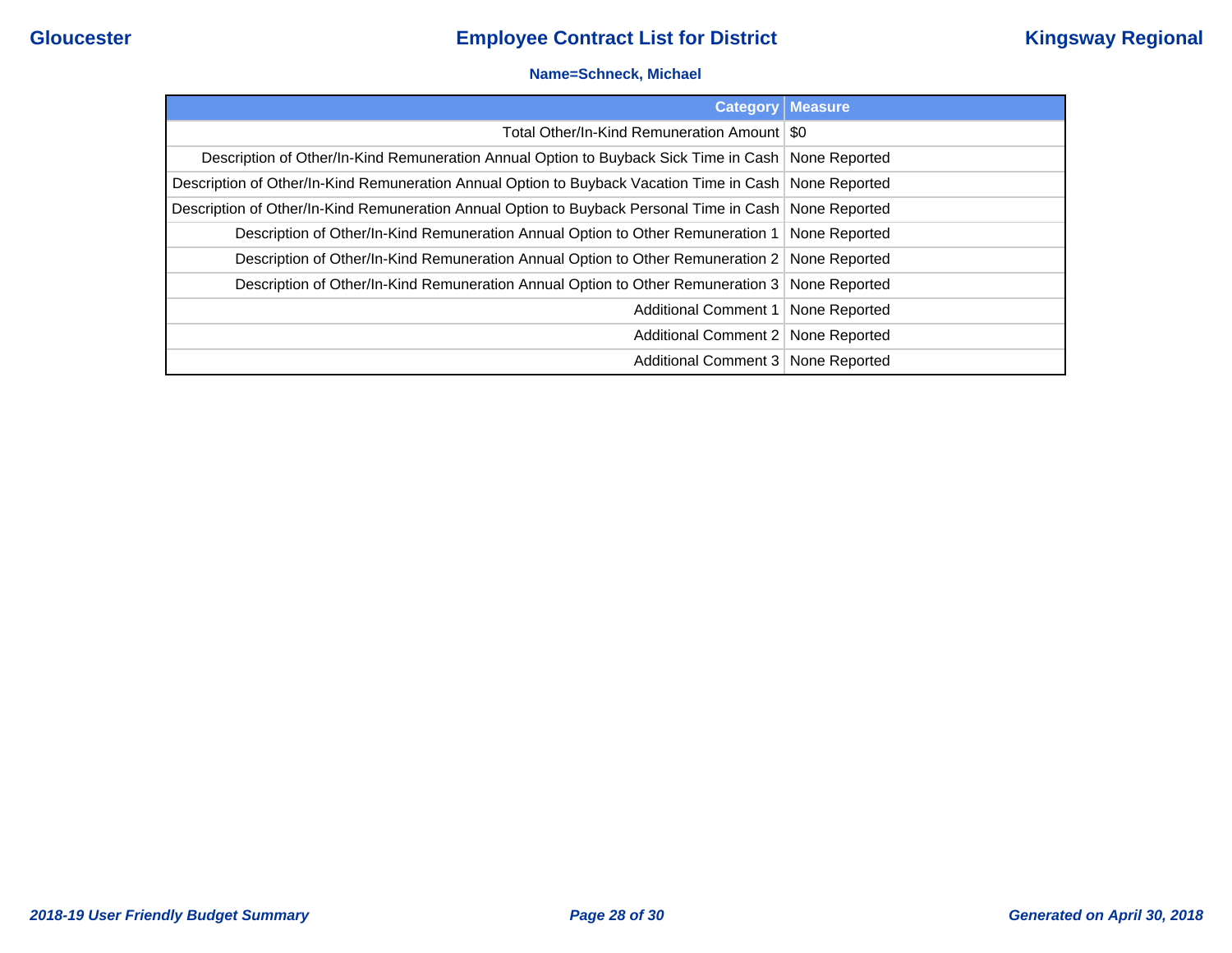### **Name=Sturek, Jason**

| <b>Category</b>                                                                           | <b>Measure</b>                |
|-------------------------------------------------------------------------------------------|-------------------------------|
| Job Title                                                                                 | Other                         |
| Job Title II                                                                              | Mechanic                      |
| <b>Base Annual Salary Amount</b>                                                          | \$81,414                      |
| Full-Time Equivalent (FTE)                                                                | 1.0                           |
| Shared with Another District?                                                             | Y                             |
| <b>Shared County</b>                                                                      | 15                            |
| Shared District                                                                           | 0870                          |
| Job Title Other District                                                                  | Mechanic                      |
| Member of Collective Bargaining Unit (CBU)?                                               | N                             |
| Beginning Date of Contract                                                                | 07/01/17                      |
| End Date of Contract                                                                      | 06/30/18                      |
| Contracted Number of Annual Work Days                                                     | 260                           |
| Contracted Number of Annual Vacation Days                                                 | 20                            |
| <b>Contracted Number of Annual Sick Days</b>                                              | 12                            |
| Contracted Number of Annual Personal Days                                                 | 3                             |
| <b>Contracted Number of Annual Consulting Days</b>                                        | $\pmb{0}$                     |
| Number of Other Contracted Non-Working Days                                               | 0                             |
| Description of Other Contracted Non-Working Days                                          | None Reported                 |
| <b>Total Allowances Amount</b>                                                            | \$3,750                       |
| <b>Total Bonuses Amount</b>                                                               | \$0                           |
| <b>Total Stipends Amount</b>                                                              | \$0                           |
| District Contributions Above Teacher Contract for Insurance (Health, Dental, Life, Other) | \$0                           |
| District Contributions Above Teacher Contract for Retirement Plans                        | \$0                           |
| Total Contractual Post-Employment Benefit Amount                                          | \$13,763                      |
| Contractual Post-Employment Benefit Description of Payout of Sick days                    | Maximum payment at retirement |
| Contractual Post-Employment Benefit Description of Payout of Vacation days                | 20 days at per-diem           |
| Contractual Post-Employment Benefit Description of Payout of Personal days                | N/A                           |
| Contractual Post-Employment Benefit Description of Other Benefits 1                       | None Reported                 |
| Contractual Post-Employment Benefit Description of Other Benefits 2                       | None Reported                 |
| Contractual Post-Employment Benefit Description of Other Benefits 3                       | None Reported                 |